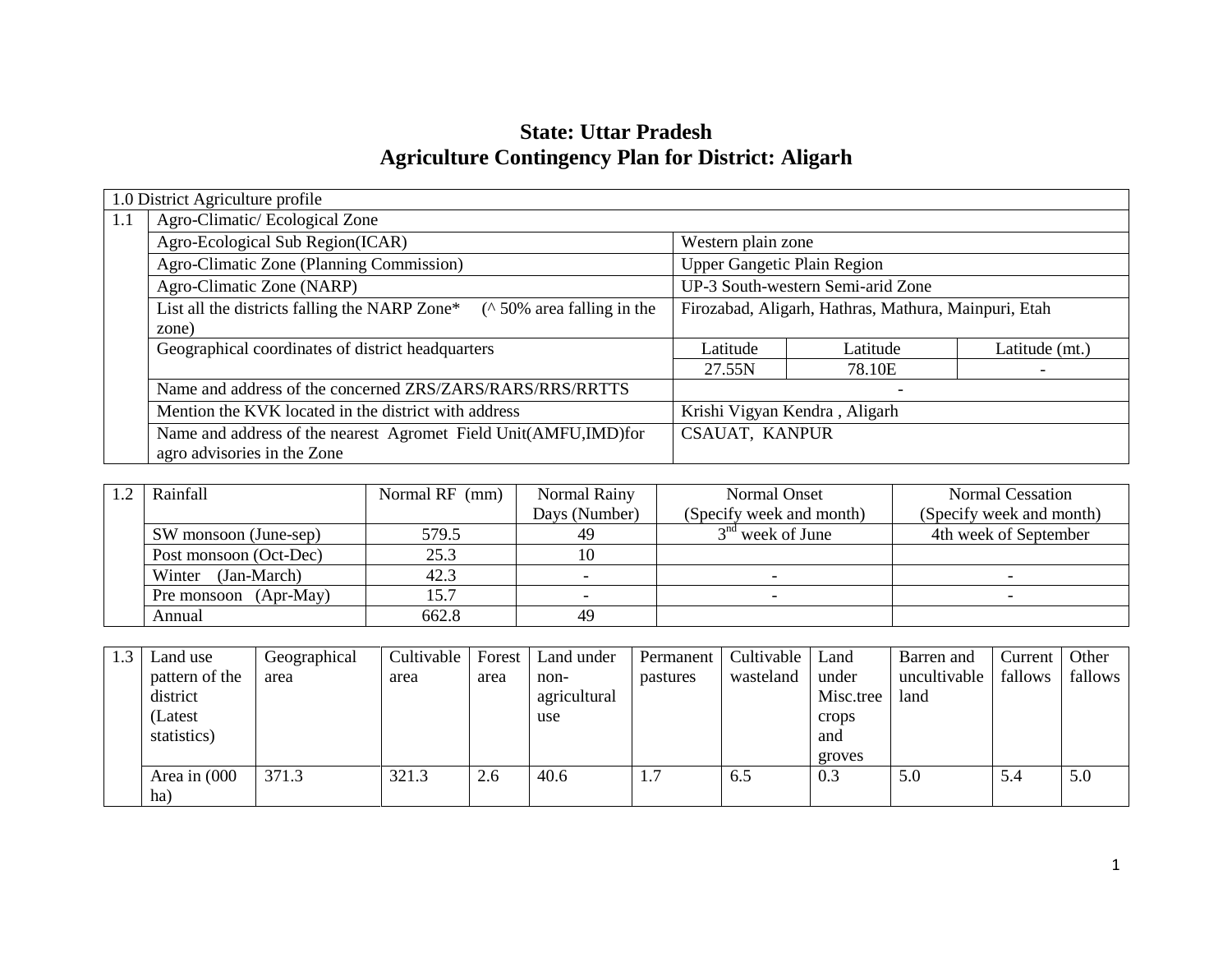| 1.4 | <b>Major Soils</b> | Area('000 hac) | Percent $(\%)$ of total |
|-----|--------------------|----------------|-------------------------|
|     | Deep, loamy soils  | 128.5          | 40%                     |
|     | Deep, silty soils  | 73.8           | 23%                     |
|     | Deep, fine soils   | 61.0           | 19%                     |

| 1.J | Agricultural land use    | Area('000 ha.) | Cropping intensity $(\%)$ |
|-----|--------------------------|----------------|---------------------------|
|     | Net sown area            | 304.0          | 169 %                     |
|     | Area sown more than once | 240.7          |                           |
|     | Gross cropped area       | 544.           |                           |

| 1.6 | Irrigation                                                                                          | Area('000 ha)             |                                                                                                  |                                    |
|-----|-----------------------------------------------------------------------------------------------------|---------------------------|--------------------------------------------------------------------------------------------------|------------------------------------|
|     | Net irrigation area                                                                                 | 302.1                     |                                                                                                  |                                    |
|     | Gross irrigated area                                                                                | 455.7                     |                                                                                                  |                                    |
|     | Rainfed area                                                                                        | 1.9                       |                                                                                                  |                                    |
|     | Sources of irrigation(Gross Irr. Area)                                                              | Number                    | Area('000 ha)                                                                                    | Percentage of total irrigated area |
|     | Canals                                                                                              |                           | 53.0                                                                                             | 11.6                               |
|     | <b>Tanks</b>                                                                                        |                           | 0.04                                                                                             |                                    |
|     | Open wells                                                                                          |                           | $\overline{0}$                                                                                   |                                    |
|     | Bore wells (Tube wells)                                                                             |                           | 402.6                                                                                            | 88.3                               |
|     | Lift irrigation schemes                                                                             |                           | NA                                                                                               |                                    |
|     | Micro-irrigation                                                                                    |                           | <b>NA</b>                                                                                        |                                    |
|     | Other sources                                                                                       |                           | 0.1                                                                                              | 0.1                                |
|     | <b>Total Irrigated Area</b>                                                                         |                           | 455.7                                                                                            |                                    |
|     | No. of Pump sets $(2011-12)$                                                                        |                           | 42363                                                                                            |                                    |
|     | No. of Tractors                                                                                     |                           | 18245                                                                                            |                                    |
|     | Groundwater availability and use*<br>(Data source: State/ Central Ground<br>water Department/Board) | No of blocks-<br>Tehsils- | $(\% )$ area                                                                                     | Quality of water                   |
|     | Over exploited                                                                                      | $\overline{0}$            |                                                                                                  |                                    |
|     | Critical                                                                                            |                           |                                                                                                  |                                    |
|     | Semi-critical                                                                                       | 3                         |                                                                                                  |                                    |
|     | Safe                                                                                                | $\theta$                  |                                                                                                  |                                    |
|     | Waste water availability and use                                                                    |                           |                                                                                                  |                                    |
|     | Ground water quality                                                                                |                           |                                                                                                  |                                    |
|     |                                                                                                     |                           | *over-exploited groundwater utilization> 100%; critical: 90-100%; semicritical:70-90%; safe:<70% |                                    |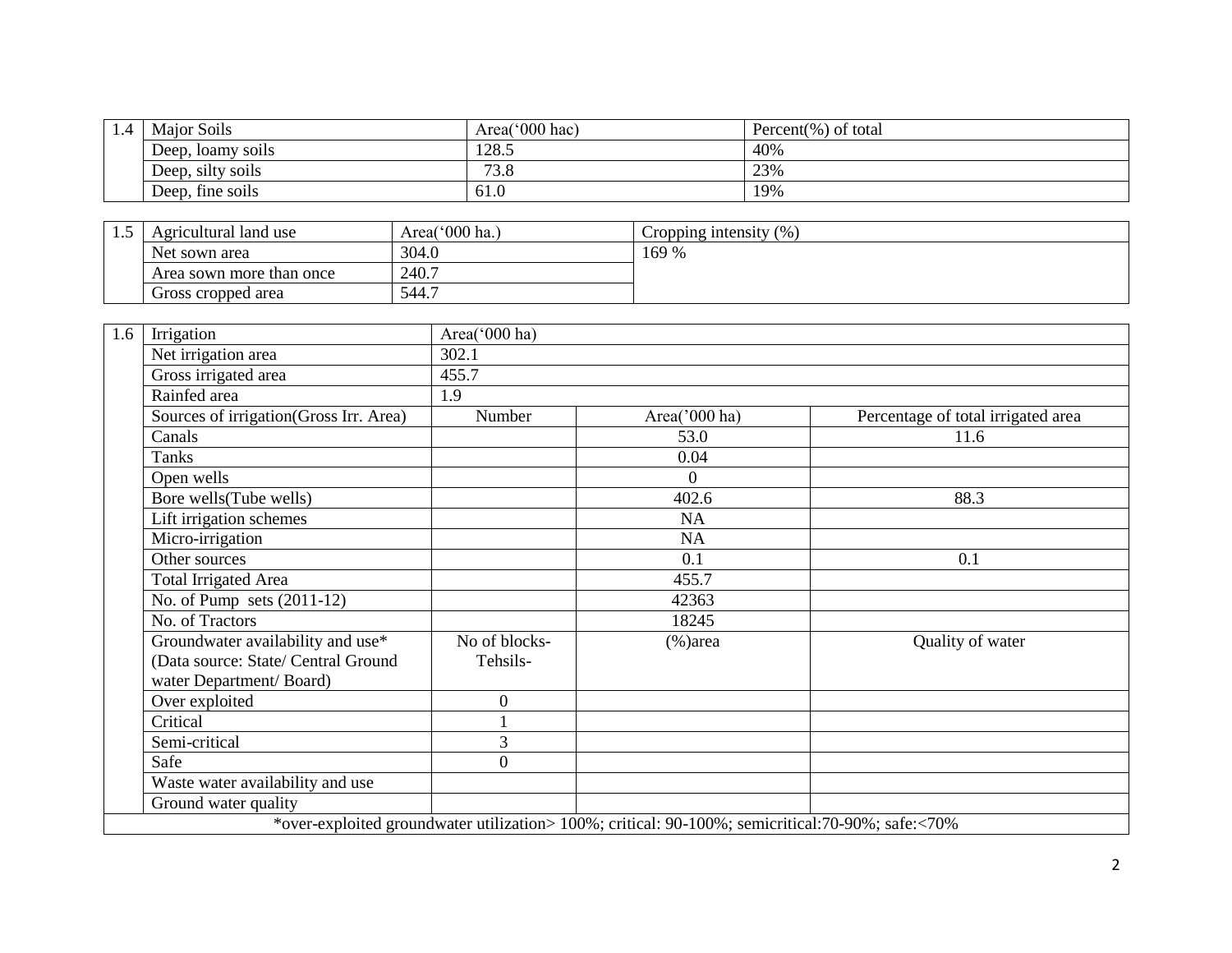|  | 1.7 Area under major field crops & (As per latest figures 2011-12) |  |  |  |  |  |
|--|--------------------------------------------------------------------|--|--|--|--|--|
|--|--------------------------------------------------------------------|--|--|--|--|--|

| 1.7 | Major field crops cultivated | Area('000 ha) |          |                          |                          |                          |                          |                          |         |
|-----|------------------------------|---------------|----------|--------------------------|--------------------------|--------------------------|--------------------------|--------------------------|---------|
|     |                              |               | Kharif   |                          | Rabi                     |                          |                          | Summer                   | Total   |
|     |                              | Irrigated     | Rain fed | Total                    | Irrigated                | Rain fed                 | Total                    |                          |         |
|     | Wheat                        |               | -        | $\overline{\phantom{0}}$ | 220.707                  | $\theta$                 | 220.707                  | $\overline{\phantom{a}}$ | 220.707 |
|     | Pearl millet                 | 4.372         | 86.329   | 90.701                   | $\overline{\phantom{0}}$ | $\overline{\phantom{0}}$ | $\overline{\phantom{0}}$ | $\overline{\phantom{a}}$ | 90.701  |
|     | Rice                         | 86.131        |          | 86.131                   |                          | $\overline{\phantom{a}}$ | $\overline{\phantom{a}}$ |                          | 86.131  |
|     | <b>Rapeseed Mustard</b>      |               |          | $\overline{\phantom{a}}$ | 17.892                   | 0.001                    | 17.893                   | $\overline{\phantom{a}}$ | 17.893  |
|     | Maize                        | 17.277        | 0.182    | 17.459                   |                          | $\overline{\phantom{0}}$ | $\overline{\phantom{0}}$ | $\overline{\phantom{a}}$ | 17.459  |
|     | Sorghum                      | <b>NA</b>     |          |                          |                          |                          |                          |                          |         |

NA- Not available

| Horticulture crops - |        | Area ('000 ha) |                          |  |
|----------------------|--------|----------------|--------------------------|--|
| Fruits               | Total  | Irrigated      | Rainfed                  |  |
| Mango                | 0.083  | 0.083          | $\overline{\phantom{0}}$ |  |
| Guava                | 0.356  | 0.356          | ۰                        |  |
| Horticulture crops - |        |                |                          |  |
| <b>Vegetables</b>    |        |                |                          |  |
| Potato               | 17.856 | 17.856         | $\overline{\phantom{0}}$ |  |
| Onion                | 0.078  | 0.078          | $\overline{\phantom{a}}$ |  |
| Pea                  | 0.909  | 0.909          | $\overline{\phantom{a}}$ |  |
| <b>Medicinal and</b> |        |                |                          |  |
| Aromatic crops       |        |                |                          |  |
| Mentha               | 0.324  | 0.324          |                          |  |

| . | Major Fodder crops cultivated | Area(ha) | Total |
|---|-------------------------------|----------|-------|
|   | Kharif                        | 19325    | 19325 |
|   | Rabi                          | 8085     | 8085  |
|   | Summer                        | 2021     | 2021  |
|   | Total                         | 32431    | 32431 |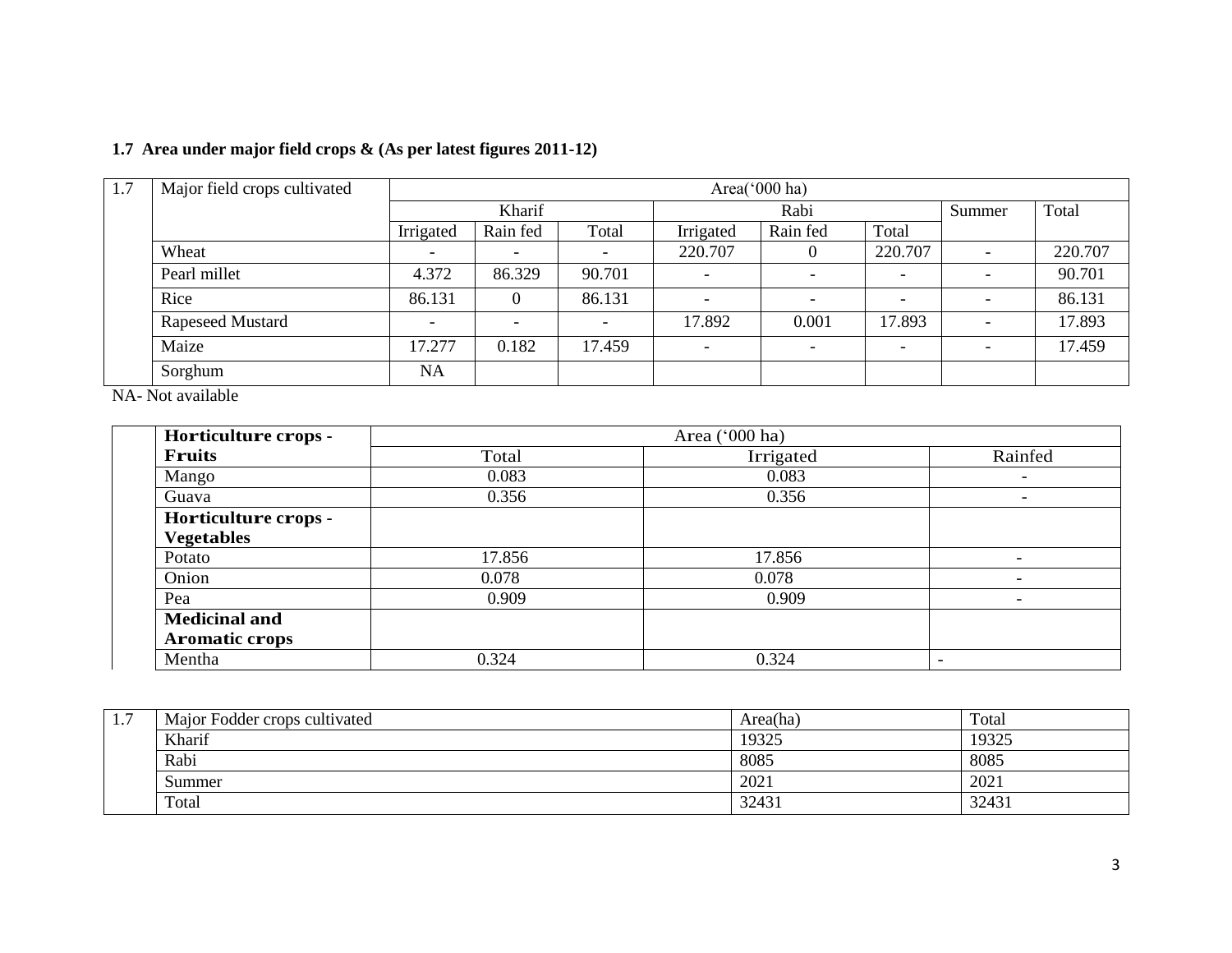# **1.8 Production and productivity of major crops (Average of last 5 years)**

| 1.8 | Major field crops | Area( $000$ ha)          |              |            |                          |                          |                          |               |              |           |
|-----|-------------------|--------------------------|--------------|------------|--------------------------|--------------------------|--------------------------|---------------|--------------|-----------|
|     | cultivated        |                          | Kharif       |            | Rabi                     |                          | Summer                   |               | Total        |           |
|     |                   | Production               | Productivity | Production | Productivity             | Production               | Productivity             | Production    | Productivity | residue   |
|     |                   | (000 t)                  | (Kg/ha)      | (000 t)    | (Kg/ha)                  | $(^{6}000 t)$            | (Kg/ha)                  | $(^{o}000 t)$ | (Kg/ha)      | as        |
|     |                   |                          |              |            |                          |                          |                          |               |              | fodder    |
|     |                   |                          |              |            |                          |                          |                          |               |              | (°000)    |
|     |                   |                          |              |            |                          |                          |                          |               |              | tons)     |
|     | Rice              | 131.571                  | 2028         |            |                          | $\overline{\phantom{0}}$ | $\overline{\phantom{a}}$ | 131.571       | 2028         | <b>NA</b> |
|     | Wheat             | $\overline{\phantom{a}}$ |              | 761.460    | 3422                     | $\overline{\phantom{a}}$ | $\overline{\phantom{a}}$ | 761.460       | 3422         | <b>NA</b> |
|     | Pearl millet      | 171.913                  | 1943         |            | $\overline{\phantom{a}}$ | $\overline{\phantom{0}}$ | $\overline{\phantom{a}}$ | 171.913       | 1943         | <b>NA</b> |
|     | Maize             | 48.327                   | 2080         |            | $\overline{\phantom{0}}$ | $\overline{\phantom{0}}$ | $\overline{\phantom{a}}$ | 48.327        | 2080         | <b>NA</b> |
|     | Rapeseed Mustard  | $\overline{\phantom{a}}$ |              | 26.684     | 1376                     | $\overline{\phantom{0}}$ | $\overline{\phantom{a}}$ | 26.684        | 1376         | <b>NA</b> |
|     | Potato            | $\overline{\phantom{0}}$ |              | 493.000    | 23722                    |                          |                          | 493.000       | 23722        | <b>NA</b> |

**NA-Notavailable8h**

| 1.9 | Livestock(year 2007)                           | Male(000) | Female(000) | Total $(000)$ |
|-----|------------------------------------------------|-----------|-------------|---------------|
|     | Non descriptive Cattle (local low yielding)    | 52.610    | 67.216      | 119.826       |
|     | Improved cattle                                | 0.029     | 0.102       | 0.131         |
|     | <b>Crossbred Cattle</b>                        | 9.968     | 23.528      | 33.496        |
|     | Non descriptive Buffaloes (local low yielding) | 57.235    | 244.079     | 301.314       |
|     | <b>Descript Buffaloes</b>                      | 102.595   | 437.483     | 540.078       |
|     | Goat                                           | 60.214    | 111.982     | 172.196       |
|     | Sheep                                          |           |             | 11.841        |
|     | Other (Camel, Pig, Yak etc)                    |           |             | 25.711        |
|     |                                                |           |             |               |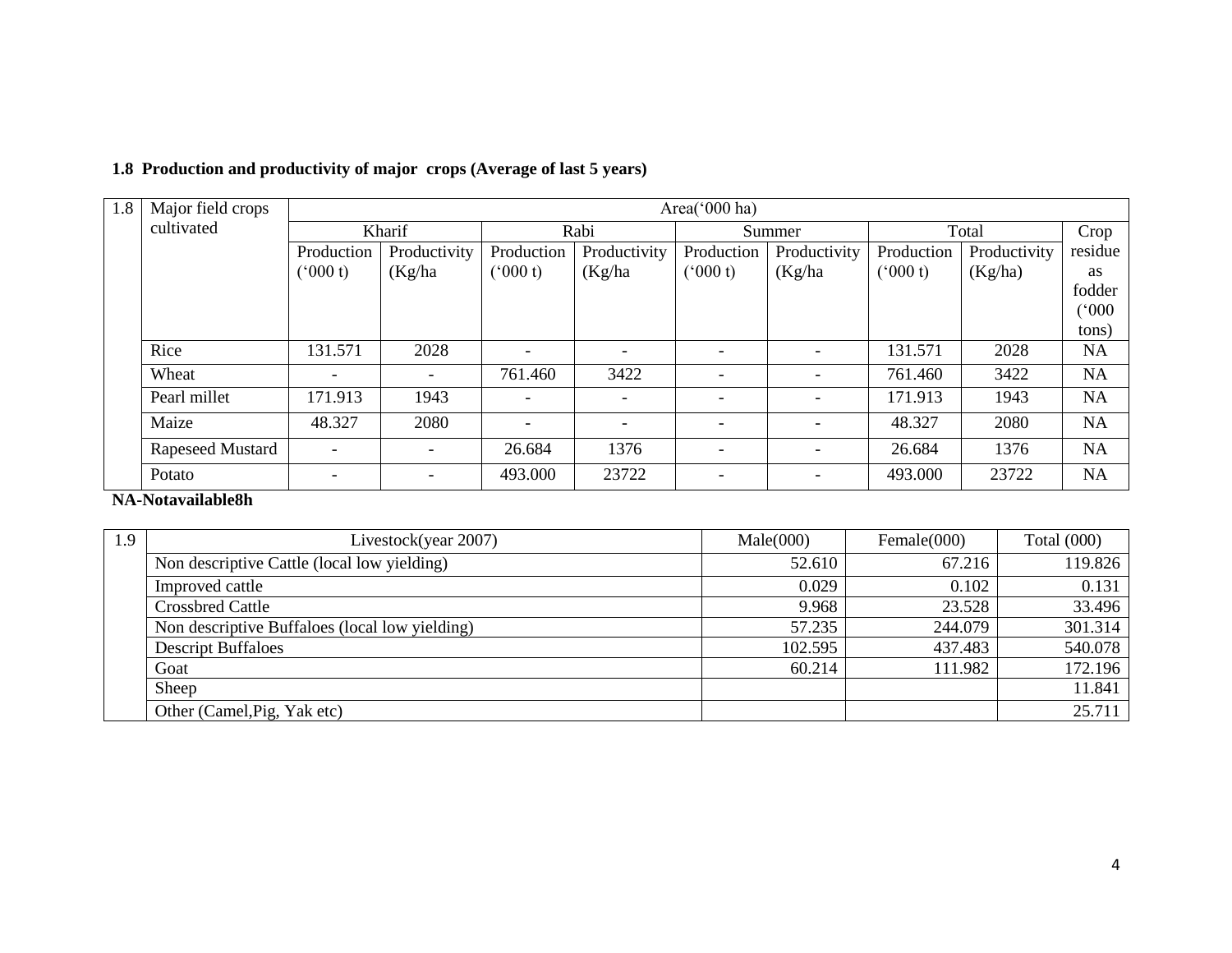| 1.10 | <b>Normal sowing</b> | <b>Pearl millet</b> | <b>Maize</b>  | <b>Rice</b>    | Pigeon     | Sorgum     | Wheat        | Pea        | <b>Mustard</b> |
|------|----------------------|---------------------|---------------|----------------|------------|------------|--------------|------------|----------------|
|      | window for 5         |                     |               |                | Pea        |            |              |            |                |
|      | major field crops    |                     |               |                |            |            |              |            |                |
|      | Kharif-Rainfed       | $2nd$ week of       | 3rd week of   | $\blacksquare$ | First week | $2nd$ week |              |            |                |
|      |                      | July to last        | June to First |                | of July to | of July to |              |            |                |
|      |                      | week of July        | week of July  |                | Last week  | last week  |              |            |                |
|      |                      |                     |               |                | of July    | of July    |              |            |                |
|      | Kharif - Irrigated   |                     |               | 3rd            |            |            |              |            |                |
|      |                      |                     |               | week of        |            |            |              |            |                |
|      |                      |                     |               | June to        |            |            |              |            |                |
|      |                      |                     |               | Last           |            |            |              |            |                |
|      |                      |                     |               | week of        |            |            |              |            |                |
|      |                      |                     |               | July           |            |            |              |            |                |
|      | Rabi-Rain fed        |                     |               |                |            |            | Last week of | First week | First week of  |
|      |                      |                     |               |                |            |            | Oct to 2nd   | of Oct to  | Sep to 2nd     |
|      |                      |                     |               |                |            |            | week of Nov  | last week  | week of Oct    |
|      |                      |                     |               |                |            |            |              | of Oct     |                |
|      | Rabi - Irrigated     |                     |               |                |            |            | 2nd week of  |            |                |
|      |                      |                     |               |                |            |            | Nov to last  |            |                |
|      |                      |                     |               |                |            |            | week of Dec  |            |                |

| 1.11 | What is the major contingency the district is prone to?                          | Regular                  | <b>Occasional</b> | <b>None</b> |
|------|----------------------------------------------------------------------------------|--------------------------|-------------------|-------------|
|      | Drought                                                                          | ۰.                       |                   |             |
|      | Flood                                                                            |                          |                   |             |
|      | Cyclone                                                                          |                          |                   |             |
|      | Hail storm                                                                       |                          | -                 |             |
|      | Heat wave                                                                        | $\overline{\phantom{0}}$ |                   |             |
|      | Cold wave                                                                        |                          |                   |             |
|      | Frost                                                                            | -                        |                   |             |
|      | Sea water intrusion                                                              | -                        | -                 |             |
|      | Sheath Blight, Stemborrer, Pyrilla loos smut, Heliothis, Rust etc<br>white grub. |                          |                   |             |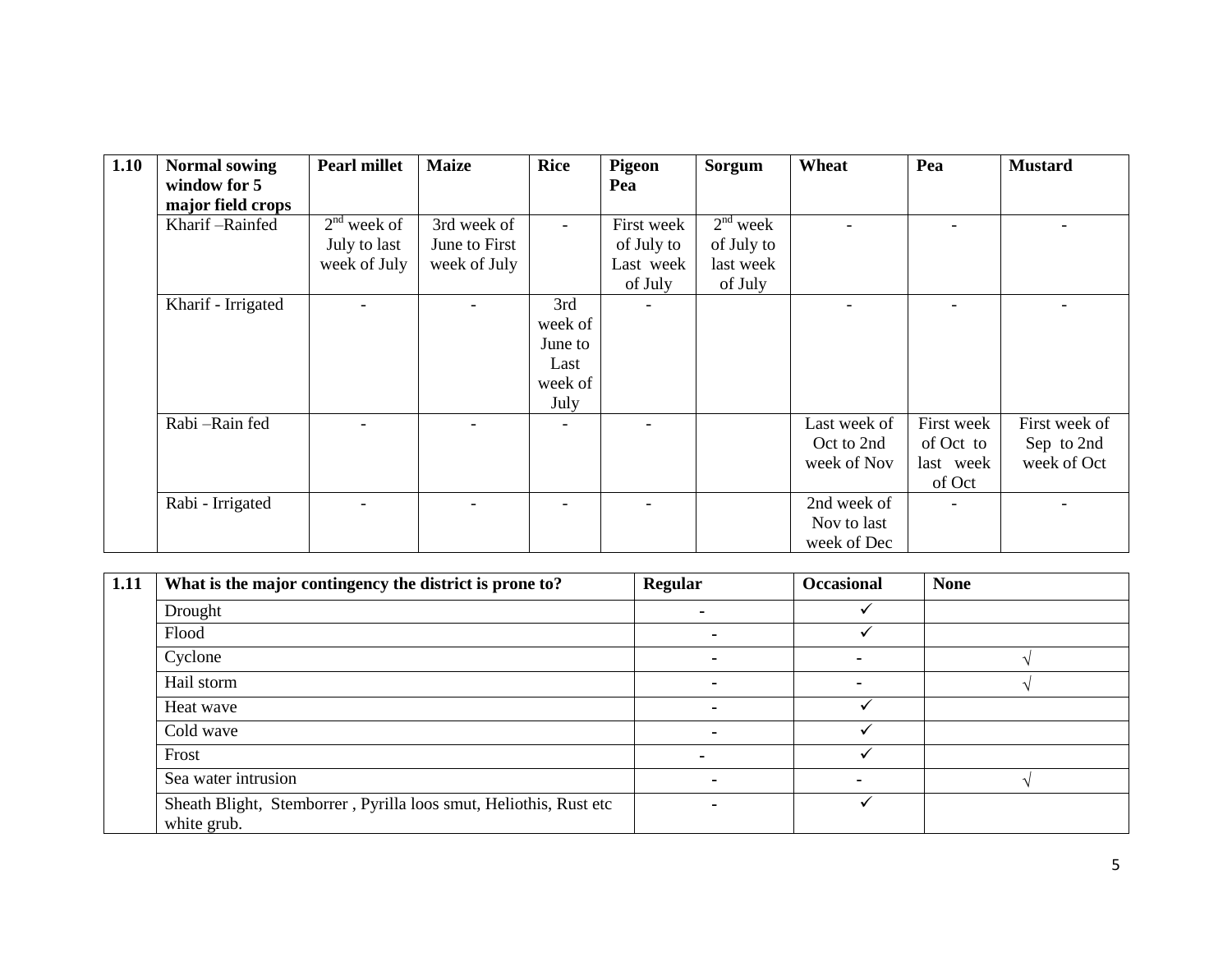Annexure I Location map of Aligarh district

# **UTTAR PRADESH**

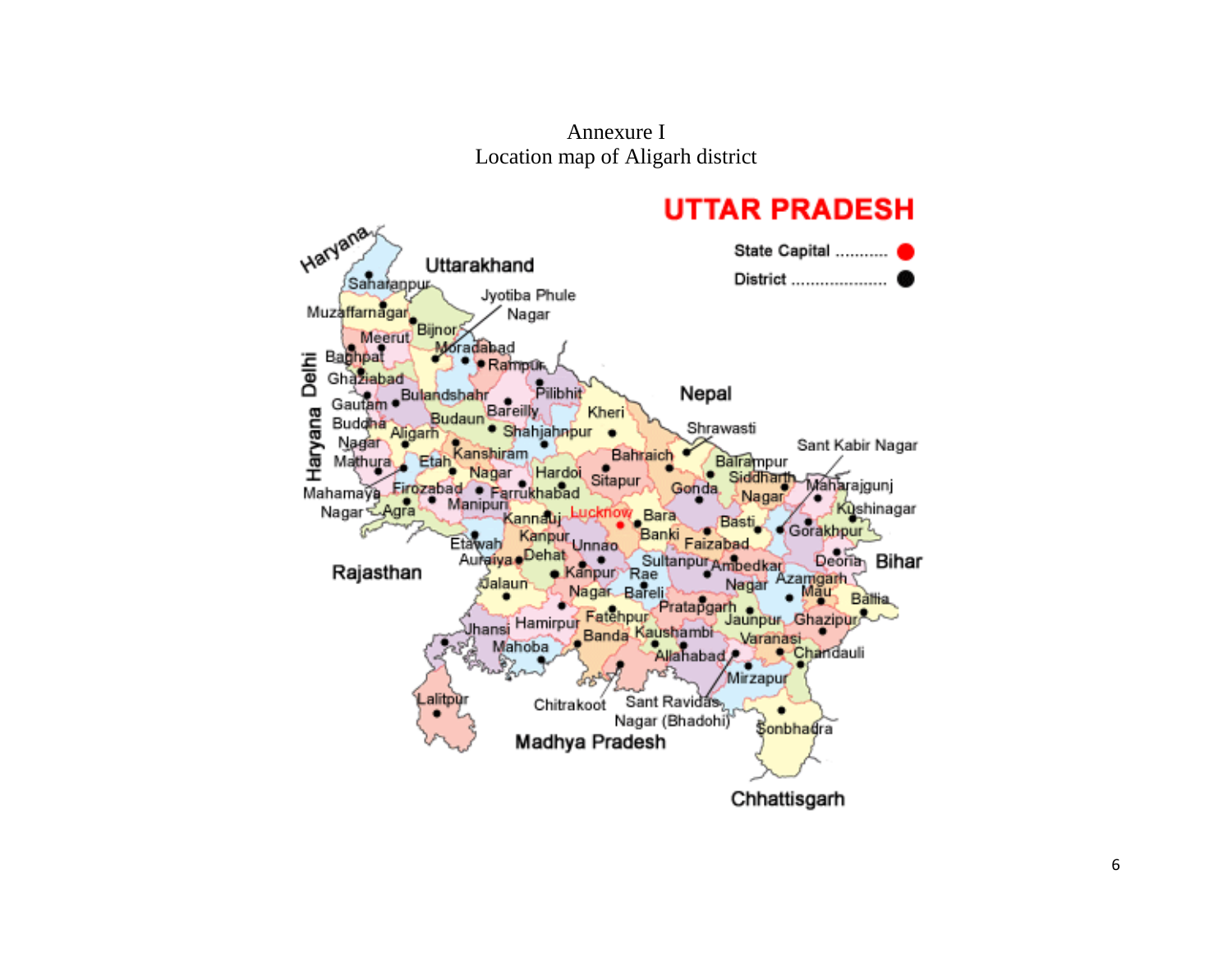Annexure 2 Average Month-wise rainfall (mm) in Aligarh District

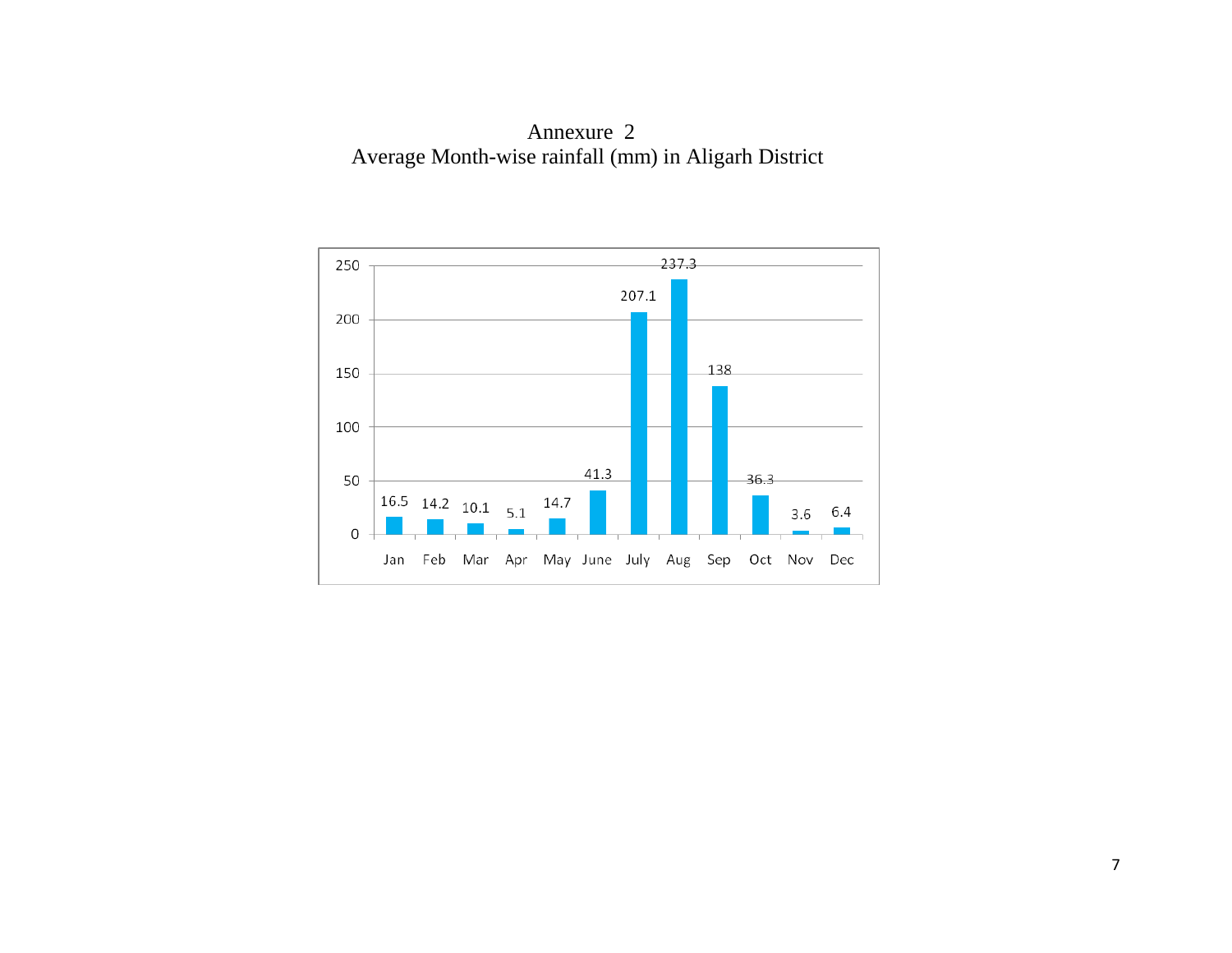

**Source: NBSSLUP, Regional Centre, NewDelhi**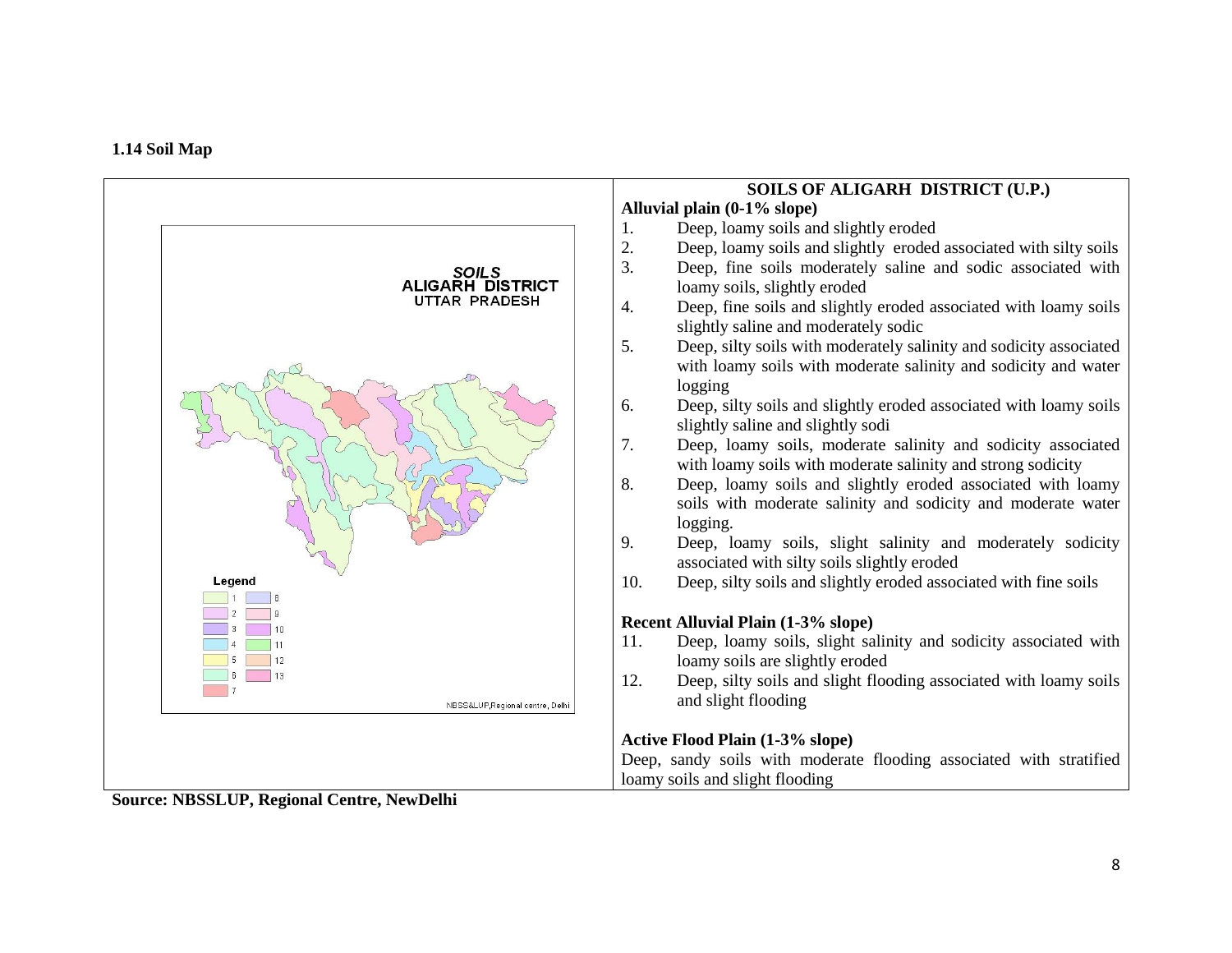#### **2.0 Strategies for weather related contingencies**

**2.1 Drought** 

**2.1.1 Rainfed situation**

| <b>Condition</b>    |                      |                    |                                      | <b>Suggested Contingency measures</b> |                       |
|---------------------|----------------------|--------------------|--------------------------------------|---------------------------------------|-----------------------|
| <b>Early season</b> | <b>Major Farming</b> | <b>Normal Crop</b> | Change in crop including             | <b>Agronomic</b>                      | <b>Remarks</b> on     |
| drought             | situation            |                    | variety                              | measures                              | Implementation        |
| (delayed onset)     |                      |                    |                                      |                                       |                       |
|                     |                      | Pearl millet       | No change                            | Prefer sowing with                    | Prefer disease free   |
| Delay by 2          | Deep loamy           |                    | Adopt medium duration                | ferti-cum-seed drill                  | certified seed from a |
| weeks               | soils                |                    | varieties                            | Thinning,                             | reliable source       |
|                     |                      |                    | Composite-ICMB-155, WCC-             | Inter culture/                        |                       |
|                     |                      |                    | 75, ICTP-8203 and Raj-171            |                                       |                       |
| July $1st$ week     |                      |                    | Hybride-Pusa-23 & 322 and            |                                       |                       |
|                     |                      |                    | <b>ICMH-451</b>                      |                                       |                       |
|                     |                      | Maize              | No change                            | Prefer sowing with                    |                       |
|                     |                      |                    | Adopt medium duration                | ferti-cum-seed drill                  |                       |
|                     |                      |                    | varieties                            | and ridge and furrow                  |                       |
|                     |                      |                    | <b>Composite-</b> Naveen, Azad       | system                                |                       |
|                     |                      |                    | uttam, Pragati, Gaurav and           |                                       |                       |
|                     |                      |                    | KH-510                               | Thinning,                             |                       |
|                     |                      |                    | <b>Hybride-</b> Pusa -5, Prakash and | Inter-culture/                        |                       |
|                     |                      |                    | JH-3459                              | Mulching with                         |                       |
|                     |                      |                    |                                      | locally available                     |                       |
|                     |                      |                    |                                      | material                              |                       |

| <b>Condition</b>                                     |                                   |                    | <b>Suggested Contingency measures</b>                                                                                                                  |                                                                          |                                                                 |  |
|------------------------------------------------------|-----------------------------------|--------------------|--------------------------------------------------------------------------------------------------------------------------------------------------------|--------------------------------------------------------------------------|-----------------------------------------------------------------|--|
| <b>Early season</b><br>drought<br>(delayed<br>onset) | <b>Major Farming</b><br>situation | <b>Normal Crop</b> | Change in crop including variety                                                                                                                       | <b>Agronomic measures</b>                                                | <b>Remarks</b> on<br>Implementation                             |  |
| Delay by 4<br>weeks<br>(July $3^{\text{rd}}$ week)   | Deep loamy soils                  | Pearl millet       | No change<br>Adopt medium duration varieties<br>Composite-ICMB-155, WCC-75,<br>ICTP-8203 and Raj-171<br>Hybrid- Pusa-23 $&$ 322 and<br><b>ICMH-451</b> | Prefer sowing with<br>ferti-cum-seed drill<br>Thinning,<br>Inter culture | Prefer disease free<br>certified seed from a<br>reliable source |  |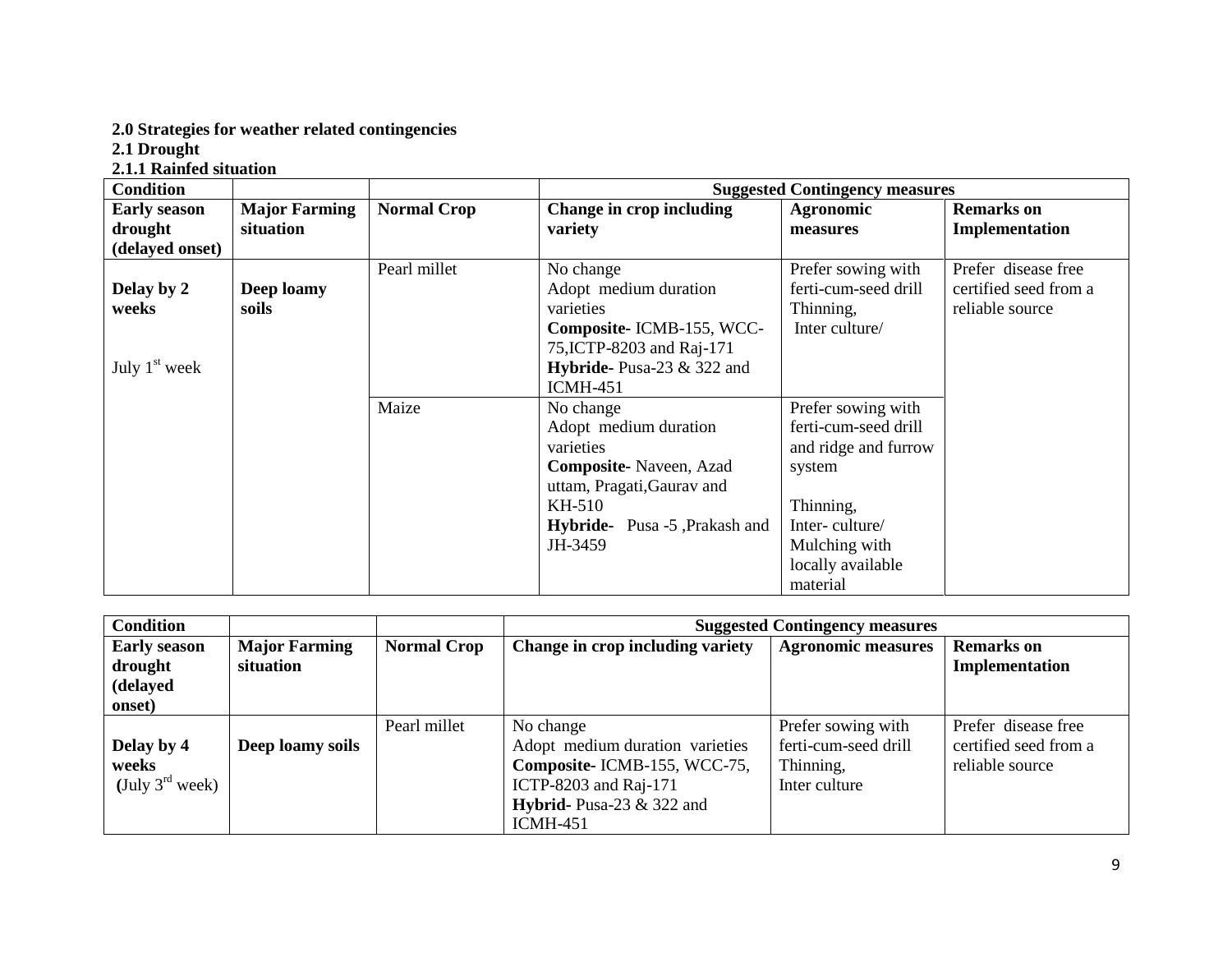|  | Maize   | No change                              | Prefer sowing with    |  |
|--|---------|----------------------------------------|-----------------------|--|
|  |         | Adopt medium duration varieties        | ferti-cum-seed drill  |  |
|  |         | <b>Composite - Naveen, Azad uttam,</b> | and ridge and furrow  |  |
|  |         | Pragati, Gauray and KH-510             | system                |  |
|  |         | Hybrid- Pusa -5, Prakash and JH-       | Thinning,             |  |
|  |         | 3459                                   | Inter-culture         |  |
|  |         |                                        | Mulching with locally |  |
|  |         |                                        | available material    |  |
|  | Sorghum | Sorghum: Composite-Varsha,             | Adopt thinning        |  |
|  |         | $CSV-13 \& CSV-15$ ,                   | Inter-culture         |  |
|  |         | Hybrid- CSH-9, 16, and CSH-14          |                       |  |

| <b>Condition</b>                                     |                                   |                       |                                                                                                                                                                                    | <b>Suggested Contingency measures</b>                                                                                                                                                                                                |                                                                 |
|------------------------------------------------------|-----------------------------------|-----------------------|------------------------------------------------------------------------------------------------------------------------------------------------------------------------------------|--------------------------------------------------------------------------------------------------------------------------------------------------------------------------------------------------------------------------------------|-----------------------------------------------------------------|
| <b>Early season</b><br>drought<br>(delayed<br>onset) | <b>Major Farming</b><br>situation | <b>Normal Crop</b>    | Change in crop including<br>variety                                                                                                                                                | <b>Agronomic measures</b>                                                                                                                                                                                                            | <b>Remarks</b> on<br>Implementation                             |
| Delay by 6<br>weeks (Aug. $1st$<br>week)             | Deep loamy soils                  | Pearl millet<br>Maize | No change<br>Prefer early maturing<br>varieties<br>Composite-ICTP-8203 and<br>Raj-171<br><b>Hybrid-</b> Pusa-23 $&$ 322<br>Replace by mungbean with<br>varieties like Samrat, Meha | Prefer sowing with ferti-<br>cum-seed drill<br>Thinning,<br>Inter culture<br>Prefer sowing with ferti-<br>cum-seed drill and ridge<br>and furrow system<br>Thinning,<br>Inter-culture Mulching<br>with locally available<br>material | Prefer disease free<br>certified seed from a<br>reliable source |
|                                                      |                                   | Sorghum               | Sorghum: Composite-<br>CSV-13, CSV-15 and Vijeta<br>Hybrid- CSH-16, and<br>$CSH-14$                                                                                                | Adopt thinning<br>Inter-culture                                                                                                                                                                                                      |                                                                 |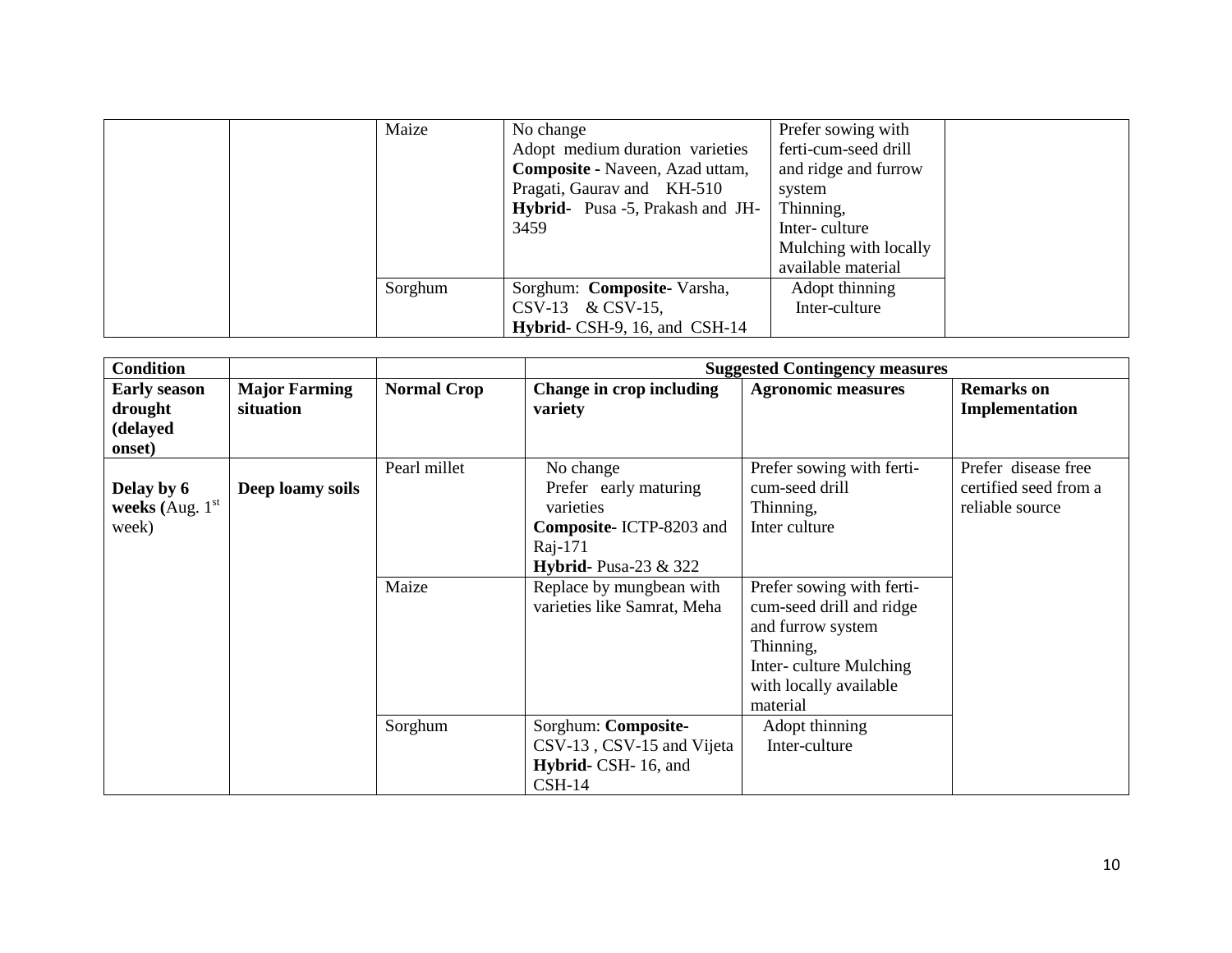| <b>Condition</b>    |                      |                    |                              | <b>Suggested Contingency measures</b> |                       |
|---------------------|----------------------|--------------------|------------------------------|---------------------------------------|-----------------------|
| <b>Early season</b> | <b>Major Farming</b> | <b>Normal Crop</b> | Change in crop               | <b>Agronomic measures</b>             | <b>Remarks</b> on     |
| drought             | situation            |                    |                              |                                       | Implementation        |
| (delayed            |                      |                    |                              |                                       |                       |
| onset)              |                      |                    |                              |                                       |                       |
| Delay by 8          | Deep loamy soils     | Pearl millet       | No change                    | Use extra early                       | Prefer disease free   |
| weeks (Aug.         |                      |                    | Composite-ICTP-8203          | varieties                             | certified seed from a |
| $3rd$ week)         |                      |                    | and $\text{Raj-171}$         | Adopt thinning                        | reliable source       |
|                     |                      |                    | <b>Hybrid-</b> Pusa-23 & 322 | Inter-culture                         |                       |
|                     |                      |                    |                              | /Mulching                             |                       |
|                     |                      | Maize              | Prefer sowing of             | Intercultural practices               |                       |
|                     |                      |                    | varieties/hybrids for        |                                       |                       |
|                     |                      |                    | fodder or keep the land      |                                       |                       |
|                     |                      |                    | fallow                       |                                       |                       |
|                     |                      | Sorghum            | Prefer sowing of             | Intercultural practices               |                       |
|                     |                      |                    | varieties/hybrids for        |                                       |                       |
|                     |                      |                    | fodder or keep the land      |                                       |                       |
|                     |                      |                    | fallow                       |                                       |                       |

| <b>Condition</b>                                                                                                   |                                      |                                                                                                                                        |                    | <b>Suggested Contingency measures</b>                                       |                                     |
|--------------------------------------------------------------------------------------------------------------------|--------------------------------------|----------------------------------------------------------------------------------------------------------------------------------------|--------------------|-----------------------------------------------------------------------------|-------------------------------------|
| Early season drought<br>(Normal onset)                                                                             | <b>Major</b><br>Farming<br>situation | <b>Normal Crop</b>                                                                                                                     | Crop<br>management | Soil nutrient & moisture<br>conservation measures                           | <b>Remarks</b> on<br>Implementation |
| Normal onset followed<br>by 15-20 days dry spell<br>after sowing leading to<br>poor germination/crop<br>stand etc. | Deep loamy<br>soils                  | Pearl millet Composite-<br>ICMB-155, WCC-75, ICTP-<br>8203 and Raj-171<br><b>Hybrid-</b> Pusa-23 $\&$ 322<br>and ICMH-451              | No change          | Thinning and gap<br>filling in the existing<br>crop.<br>Inter-culture       | Provision of improved<br>implements |
|                                                                                                                    |                                      | Maize<br><b>Composite-</b> Naveen, Azad<br>uttam, Pragati, Gaurav and<br>KH-510<br>Hybrid-Ganga-11, Sartaj,<br>HOPM-5 and Prakash, JH- | No change          | Thinning and gap filling<br>in the existing crop.<br>Inter-culture/Mulching |                                     |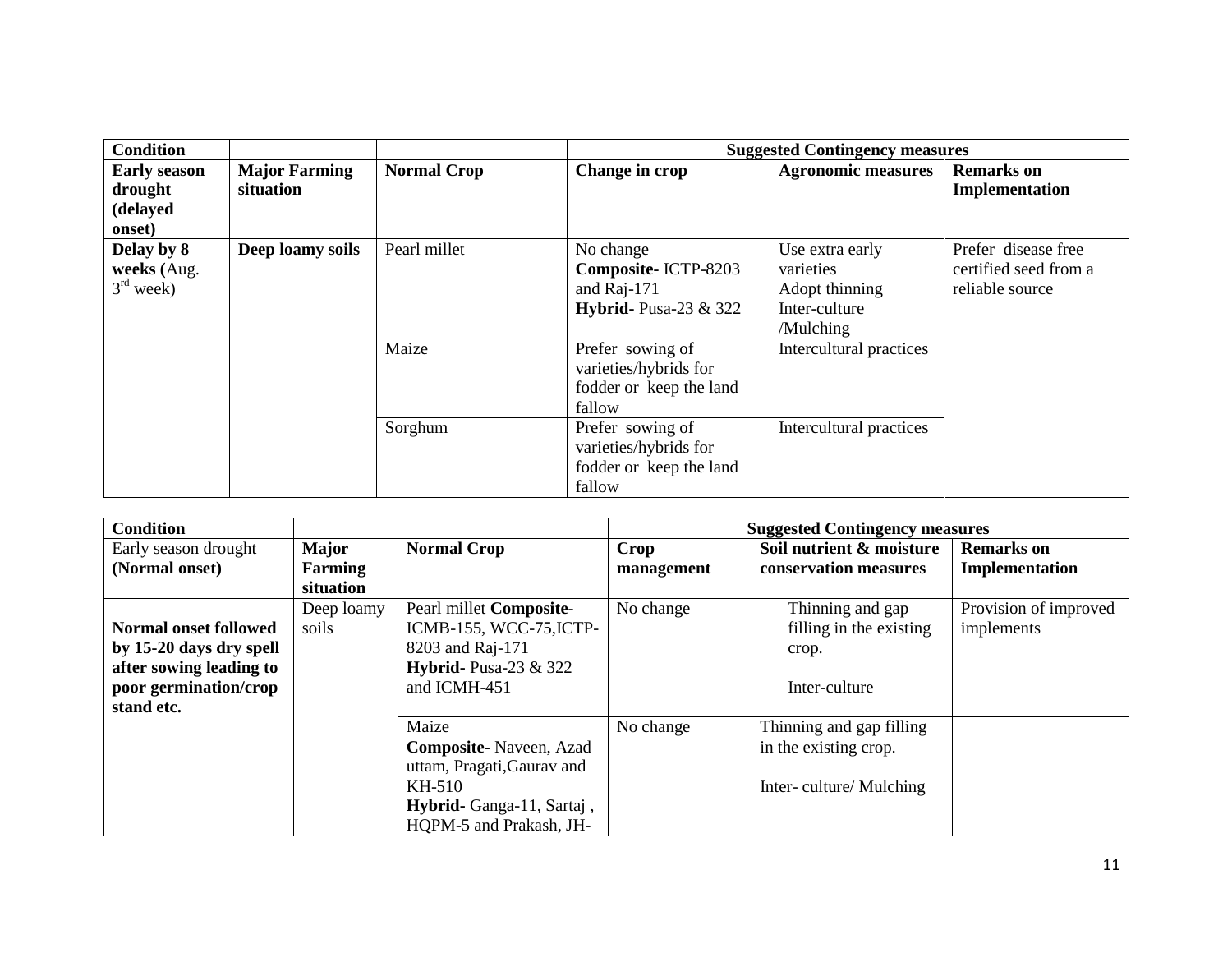| 3459                    |           |                          |  |
|-------------------------|-----------|--------------------------|--|
| Sorghum                 | No change | Thinning in the existing |  |
| Varsha, CSV-13, CSV-    |           | crop.                    |  |
| 15, SPB-1388 and Vijeta |           |                          |  |
| Hybrid-CSH-9,           |           | Inter-culture            |  |
| 16,14,18,13 and CSH-23  |           |                          |  |

| <b>Condition</b>                                                                                              |                                             |                                                                                                                                   | <b>Suggested Contingency measures</b>                                                  |                                                                                                                                   |                                     |
|---------------------------------------------------------------------------------------------------------------|---------------------------------------------|-----------------------------------------------------------------------------------------------------------------------------------|----------------------------------------------------------------------------------------|-----------------------------------------------------------------------------------------------------------------------------------|-------------------------------------|
| <b>Mid season</b><br>drought (long<br>dry spell,<br>consecutive 2<br>weeks rainless<br>$(>2.5$ mm)<br>period) | <b>Major</b><br><b>Farming</b><br>situation | <b>Normal Crop</b>                                                                                                                | Crop management                                                                        | Soil nutrient &<br>moisture<br>conservation<br>measures                                                                           | <b>Remarks</b> on<br>Implementation |
| At vegetative<br>stage                                                                                        | Deep loamy<br>soils                         | Pearl millet<br>Composite-ICMB-155,<br>WCC-75, ICTP-8203 and<br>Raj-171<br>Hybrid-Pusa-23 $&$ 322<br>and ICMH-451<br>Maize        | No change<br>In case of severe drought,<br>harvest every third row for<br>green fodder | Inter-culture/<br>Mulching<br>Give protective<br>irrigation, if available                                                         |                                     |
|                                                                                                               |                                             | Composite-Naveen,<br>Azad uttam,<br>Pragati, Gaurav and KH-<br>510<br>Hybrid-Ganga-11, Sartaj<br>, HQPM-5 and Prakash,<br>JH-3459 | $\blacksquare$                                                                         | Inter-culture<br>Mulching with locally<br>available material<br>Give protective<br>irrigation at knee high<br>stage, if available |                                     |
|                                                                                                               |                                             | Sorghum<br>Varsha, CSV-13, CSV-<br>15, SPB-1388 and Vijeta<br>Hybrid-CSH-9,<br>16,14,18,13 and CSH-23                             |                                                                                        | Give protective<br>irrigation, if available<br>Inter-culture                                                                      |                                     |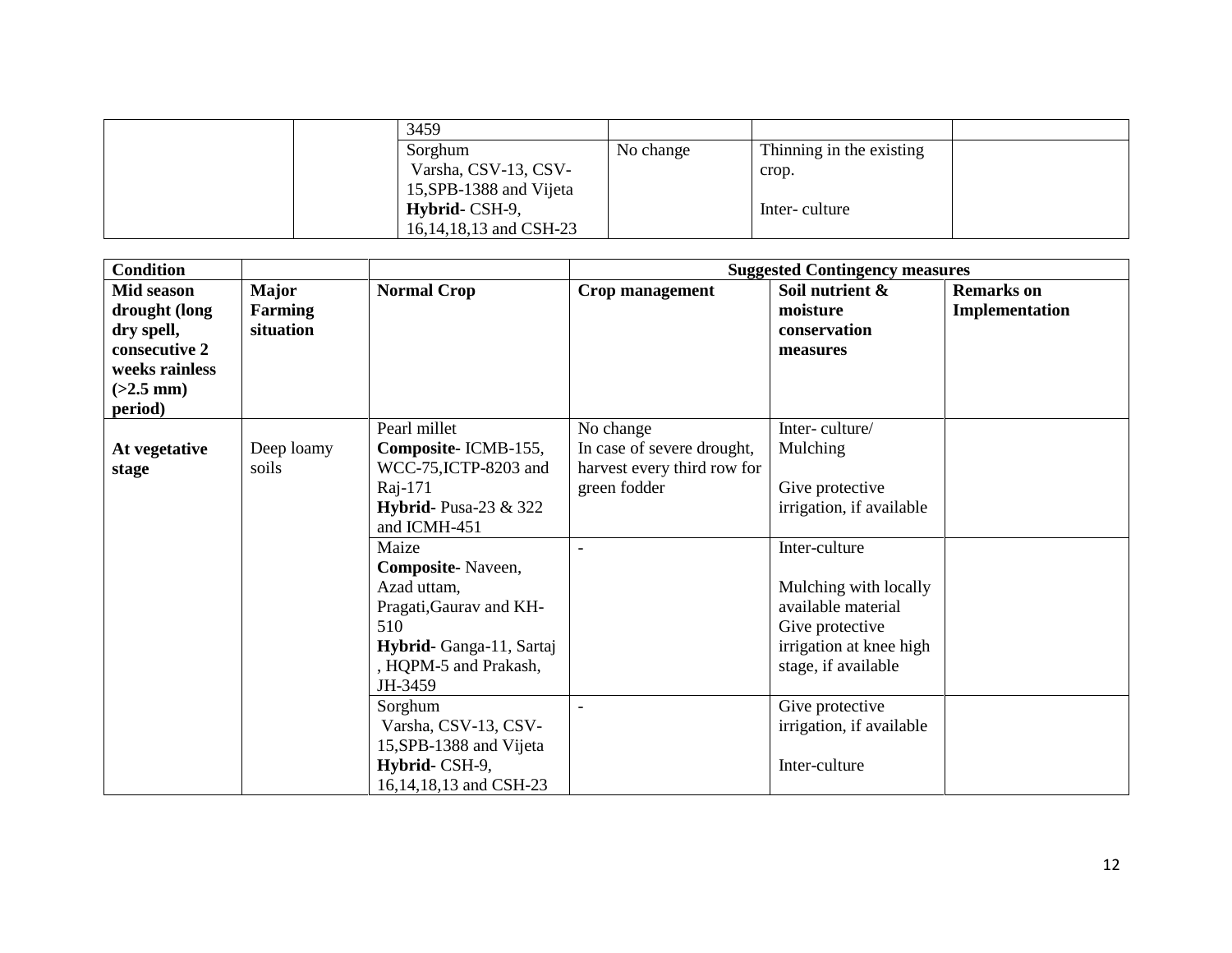| <b>Condition</b><br>Mid season<br>drought (long<br>dry spell) | <b>Major Farming</b><br>situation | <b>Normal Crop</b>                                                                                                                              | <b>Suggested Contingency measures</b><br><b>Crop management</b>        | Soil nutrient &<br>moisture<br>conservation<br>measures            | <b>Remarks</b> on<br>Implementation |
|---------------------------------------------------------------|-----------------------------------|-------------------------------------------------------------------------------------------------------------------------------------------------|------------------------------------------------------------------------|--------------------------------------------------------------------|-------------------------------------|
| At flowering/<br>fruiting stage                               | Deep loamy soils                  | Pearl millet<br>Composite-ICMB-155,<br>WCC-75, ICTP-8203 and<br>Raj-171<br>Hybrids-Pusa-23 $&$ 322<br>and ICMH-451                              | In case of severe drought, harvest<br>every third row for green fodder | Spray 2%<br>solution each<br>of Urea and<br><b>MOP</b><br>Mulching |                                     |
|                                                               |                                   | Maize<br><b>Composite-Naveen, Azad</b><br>uttam, Pragati, Gaurav and<br>KH-510<br>Hybrids- Ganga-11, Sartaj<br>, HQPM-5 and Prakash,<br>JH-3459 | In case of severe drought,<br>harvest for green fodde                  | Control weeds                                                      |                                     |
|                                                               |                                   | Sorghum<br>Varsha, CSV-13, CSV-<br>15, SPB-1388 and Vijeta<br>Hybrids-CSH-9,<br>16,14,18,13 and CSH-23                                          | In case of severe drought, harvest<br>every third row for green fodder | Spray 2% solution<br>each of Urea and<br><b>MOP</b><br>Mulching    |                                     |

| Condition       |                      |                                         | <b>Suggested Contingency measures</b> |           |                   |  |
|-----------------|----------------------|-----------------------------------------|---------------------------------------|-----------|-------------------|--|
| <b>Terminal</b> | <b>Major Farming</b> | <b>Normal Crop</b>                      | Crop management                       | Rabi Crop | <b>Remarks</b> on |  |
| drought         | situation            |                                         |                                       | planning  | Implementation    |  |
| (Early          |                      |                                         |                                       |           |                   |  |
| withdrawal of   |                      | Pearl millet                            | Harvest at physiological maturity     |           |                   |  |
| monsoon)        |                      | Deep loamy soils   Composite- ICMB-155, |                                       |           |                   |  |
|                 |                      | WCC-75, ICTP-8203 and                   | In case of severe drought, harvest    |           |                   |  |
|                 |                      | Raj-171                                 | for fodder                            |           |                   |  |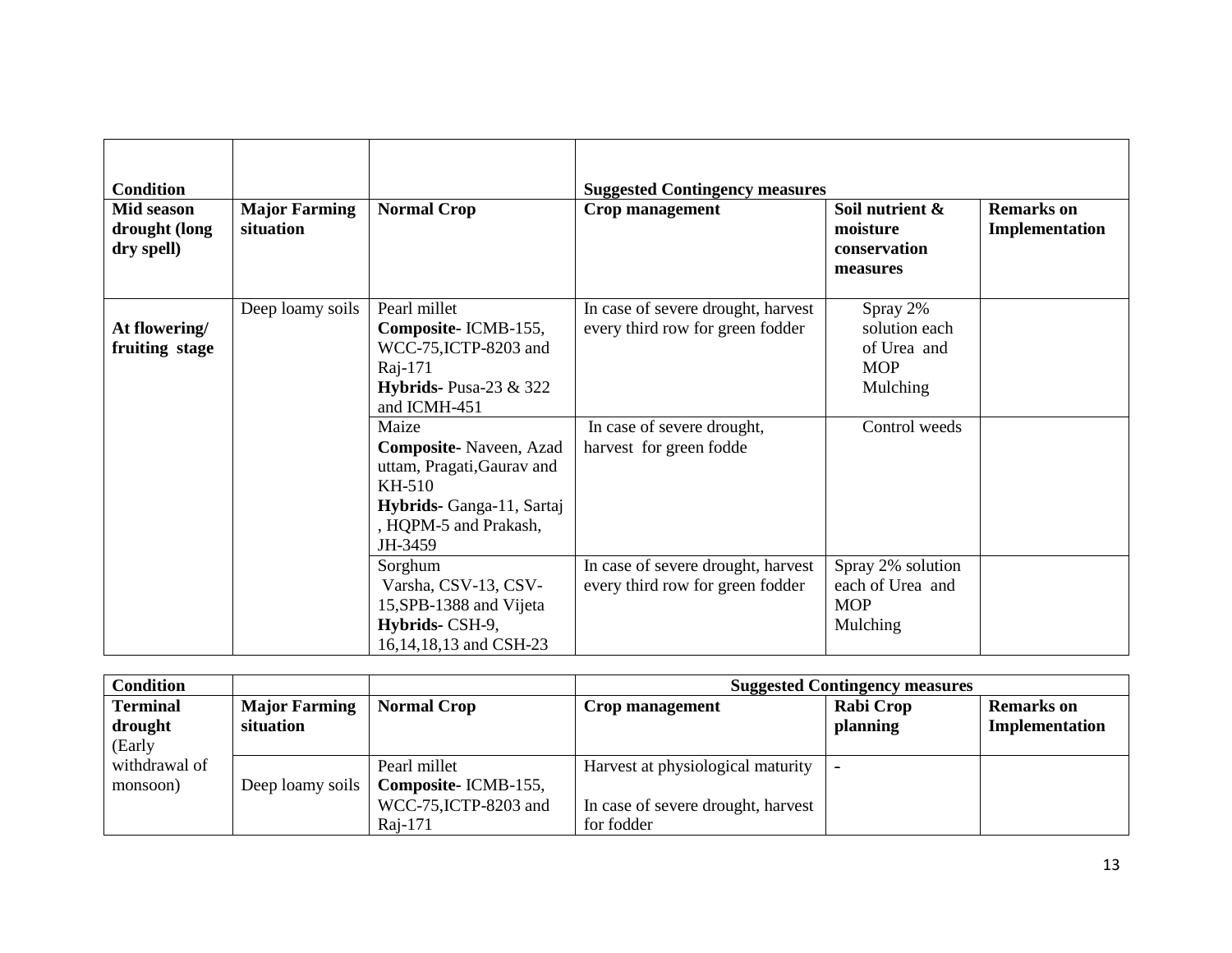| Hybrid-Pusa-23 $&$ 322<br>and ICMH-451 |                                   |  |
|----------------------------------------|-----------------------------------|--|
| Maize                                  |                                   |  |
| <b>Composite-</b> Naveen, Azad         | Harvest at physiological maturity |  |
| uttam, Pragati, Gaurav and             |                                   |  |
| KH-510                                 |                                   |  |
| Hybrid-Ganga-11, Sartaj,               |                                   |  |
| HQPM-5 and Prakash, JH-                |                                   |  |
| 3459                                   |                                   |  |
| Sorghum                                | Harvest at physiological maturity |  |
| Varsha, CSV-13, CSV-                   |                                   |  |
| 15, SPB-1388 and Vijeta                |                                   |  |
| Hybrid-CSH-9,                          |                                   |  |
| 16,14,18,13 and CSH-23                 |                                   |  |

## **2.1.2 Drought - Irrigated situation**

| <b>Condition</b>                                    |                                   |                                                             | <b>Suggested Contingency measures</b>                                                              |                                        |                                     |
|-----------------------------------------------------|-----------------------------------|-------------------------------------------------------------|----------------------------------------------------------------------------------------------------|----------------------------------------|-------------------------------------|
|                                                     | <b>Major Farming</b><br>situation | <b>Normal Crop</b>                                          | Change in crop/cropping<br>system                                                                  | <b>Agronomic measures</b>              | <b>Remarks</b> on<br>Implementation |
| Delayed release<br>of water in<br>canals due to low | Deep loamy soils                  | Rice<br>Narendra 97, Narendra 118,<br>Narendra 80, NDR 359, | Transplanting with 3 to 4<br>seedlings/hill                                                        | Limited irrigation,<br>Weed management |                                     |
| rainfall                                            |                                   | Short Duration Pigeon pea<br><b>UPAS120</b>                 | Direct seeded rice (Early)<br>Saket-4, Ratna, Pant-12,<br>Narendra-80, 2026,<br>Ashwani and Govind | Limited irrigation,<br>Weed management |                                     |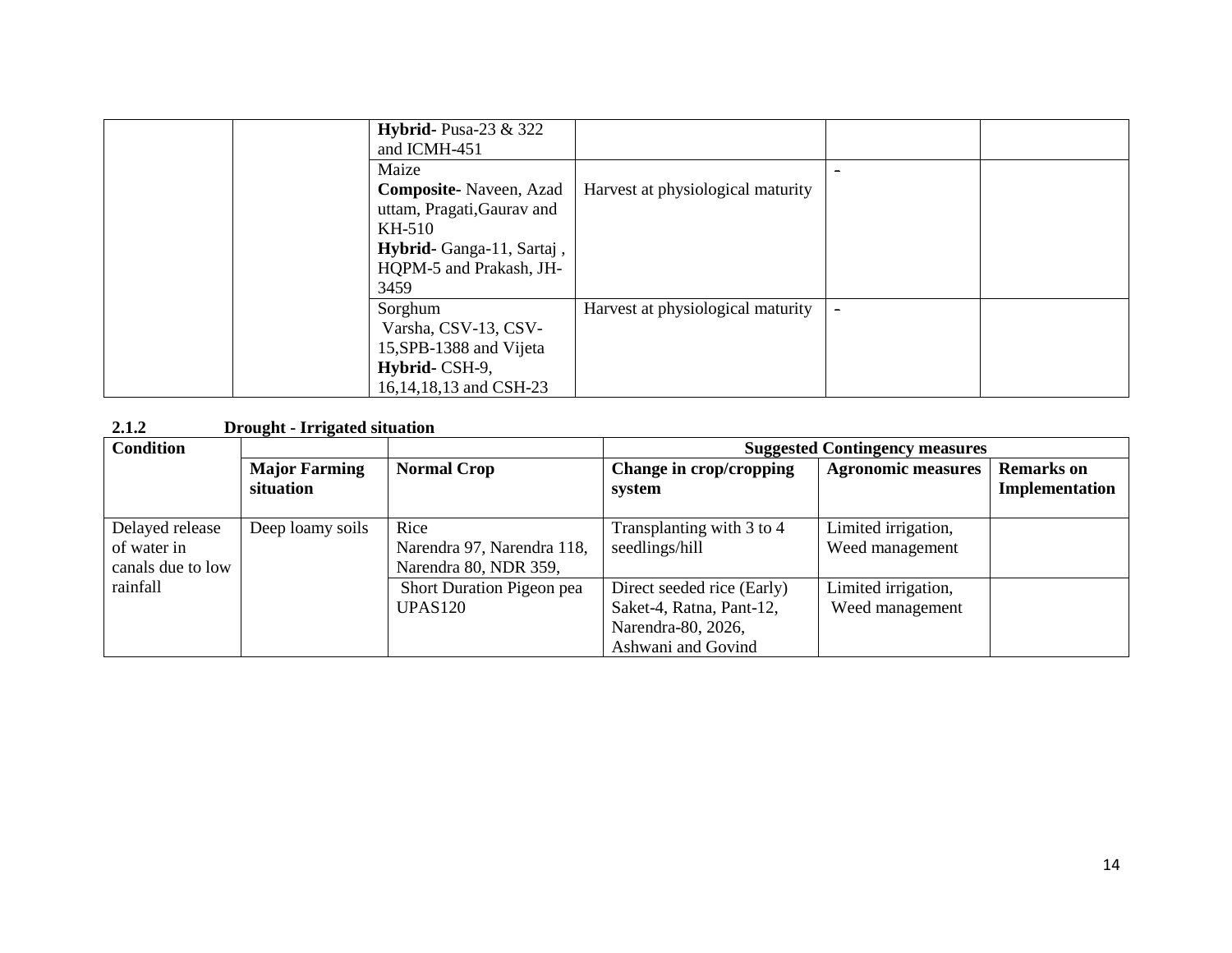| <b>Condition</b>                                                |                      |                                                                                                                  | <b>Suggested Contingency measures</b>       |                                           |                   |
|-----------------------------------------------------------------|----------------------|------------------------------------------------------------------------------------------------------------------|---------------------------------------------|-------------------------------------------|-------------------|
|                                                                 | <b>Major Farming</b> | <b>Normal Crop</b>                                                                                               | Change in                                   | <b>Agronomic</b>                          | <b>Remarks</b> on |
|                                                                 | situation            |                                                                                                                  | crop/cropping system                        | measures                                  | Implementation    |
| Limited release<br>of water in<br>canals due to<br>low rainfall | Deep loamy soils     | Rice<br>Narendra 97, Narendra<br>118, Narendra 80,<br>Saket-4, Ratna, Pant-12,<br>NDR 359, Ashwani and<br>Govind | Transplanting with 3 to 4<br>seedlings/hill | Limited irrigation,<br>Weed<br>management |                   |

| <b>Condition</b> |                                   |                    | <b>Suggested Contingency measures</b> |                           |                                     |
|------------------|-----------------------------------|--------------------|---------------------------------------|---------------------------|-------------------------------------|
|                  | <b>Major Farming</b><br>situation | <b>Normal Crop</b> | Change in crop/cropping<br>system     | <b>Agronomic measures</b> | <b>Remarks</b> on<br>Implementation |
|                  |                                   |                    |                                       |                           |                                     |
| Non release of   | Deep loamy soils                  | Rice               | For transplanted rice, prefer         | Limited irrigation        |                                     |
| water in canals  |                                   |                    | Govind, Narendra-118,97,              | Weed management           |                                     |
| under delayed    |                                   |                    | Ashwani, Saket-4, Ratna,              |                           |                                     |
| onset of         |                                   |                    | Pant-12, Narendra-80, 2026            |                           |                                     |
| monsoon in       |                                   |                    | (Medium) Sarjoo-52, Pant-             |                           |                                     |
| catchment        |                                   |                    | 4, Narendra-359, 2026, 2064           |                           |                                     |
|                  |                                   |                    | $(Late)$ - Type-3, PB-1,              |                           |                                     |
|                  |                                   |                    | Kashturi, Narendra Pant 4             |                           |                                     |
|                  |                                   |                    | and Malvya sugandh                    |                           |                                     |

| <b>Condition</b>                                                       |                                   |                    | <b>Suggested Contingency measures</b>    |                              |                                     |
|------------------------------------------------------------------------|-----------------------------------|--------------------|------------------------------------------|------------------------------|-------------------------------------|
|                                                                        | <b>Major Farming</b><br>situation | <b>Normal Crop</b> | <b>Change in</b><br>crop/cropping system | <b>Agronomic</b><br>measures | <b>Remarks</b> on<br>Implementation |
| Lack of inflows<br>into tanks due<br>to insufficient<br>/delayed onset | Deep loamy soils                  | Not Applicable     |                                          |                              |                                     |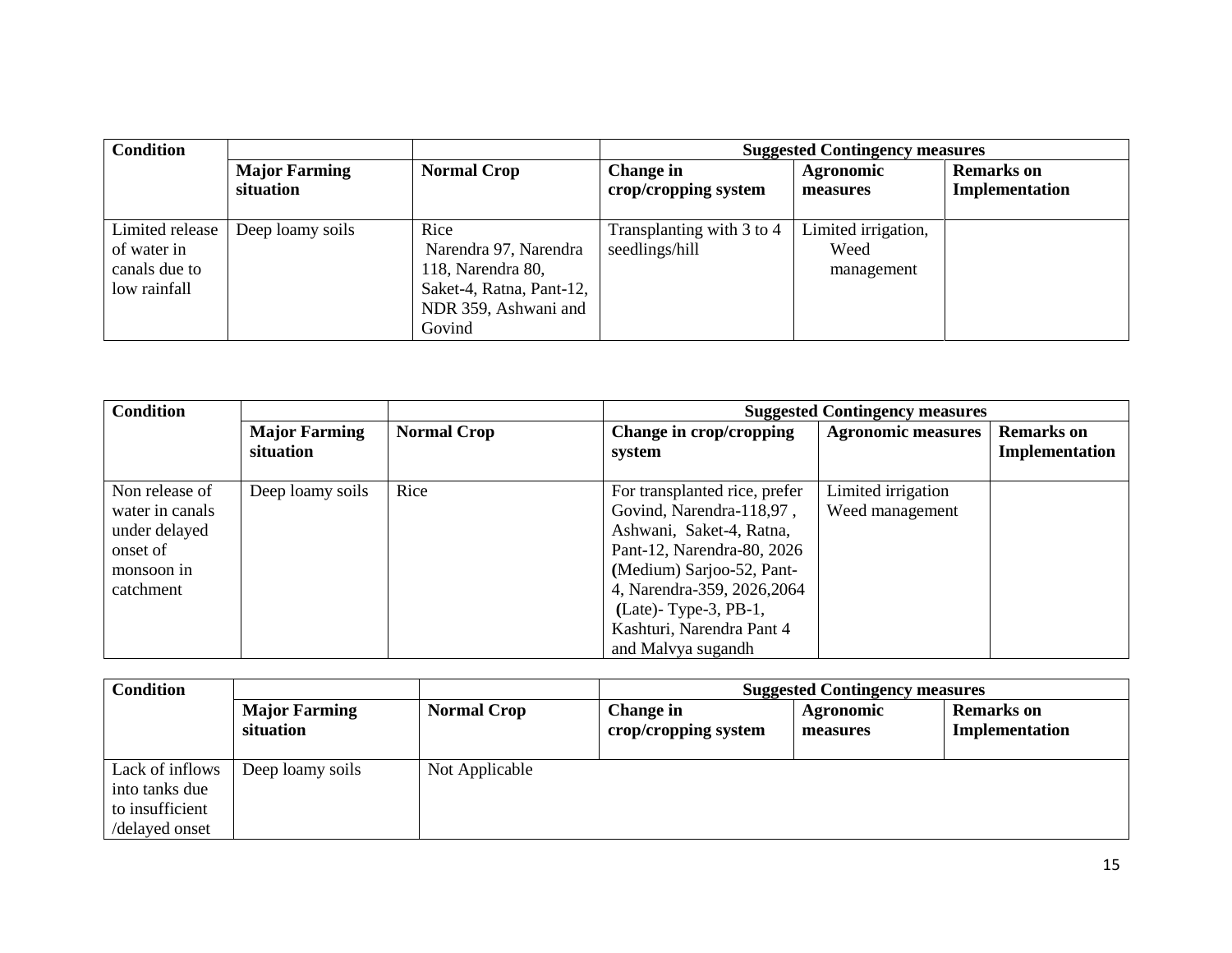| <b>Condition</b> |                                   |                    | <b>Suggested Contingency measures</b> |                       |                                     |  |
|------------------|-----------------------------------|--------------------|---------------------------------------|-----------------------|-------------------------------------|--|
|                  | <b>Major Farming</b><br>situation | <b>Normal Crop</b> | Change in<br>crop/cropping system     | Agronomic<br>measures | <b>Remarks</b> on<br>Implementation |  |
| of monsoon       |                                   |                    |                                       |                       |                                     |  |

| <b>Condition</b> |                      |                    | <b>Suggested Contingency measures</b> |                           |                   |  |
|------------------|----------------------|--------------------|---------------------------------------|---------------------------|-------------------|--|
|                  | <b>Major Farming</b> | <b>Normal Crop</b> | Change in crop/cropping               | <b>Agronomic measures</b> | <b>Remarks</b> on |  |
|                  | situation            |                    | svstem                                |                           | Implementation    |  |
| Insufficient     | Deep loamy soils     | Paddy              | Replace with catch crop like          | Limited irrigation,       | Seed supply       |  |
| groundwater      |                      |                    | Toria                                 | Weeding and               | through Govt.     |  |
| recharge due to  |                      |                    | T-9, T-36, PT-30 and PT-              | Management of pest        | approved seed     |  |
| low rainfall     |                      |                    | 303 as per situation                  | and diseases              | centers           |  |
|                  |                      |                    |                                       |                           |                   |  |

## **2.2 Unusual rains (untimely, un seasonal etc.)**

| <b>Condition</b>            |                          | <b>Suggested contingency measure</b> |                        |                      |  |  |
|-----------------------------|--------------------------|--------------------------------------|------------------------|----------------------|--|--|
| Continuous high rainfall in | <b>Vegetative stage</b>  | <b>Flowering stage</b>               | Crop maturity stage    | Post harvest         |  |  |
| a short span leading to     |                          |                                      |                        |                      |  |  |
| water logging               |                          |                                      |                        |                      |  |  |
| Maize                       |                          |                                      |                        | Shift the produce to |  |  |
| Rice                        | Banding around the field | Drain out excess water               | Drain out excess water | safer place          |  |  |
| Pigeonpea                   |                          |                                      |                        |                      |  |  |
| Pearl millet                |                          |                                      |                        |                      |  |  |
| Sorghum                     |                          | Drain out excess water               |                        |                      |  |  |
| Sugarcane                   |                          |                                      |                        |                      |  |  |
| Horticulture                |                          |                                      |                        |                      |  |  |
| Mango                       | Micro-site improvement   | Drain out excess water               | Drain out excess water |                      |  |  |
|                             | around the plant         |                                      |                        |                      |  |  |
| Guava                       | Micro-site improvement   | Drain out excess water               | Drain out excess water |                      |  |  |
|                             | around the plant         |                                      |                        |                      |  |  |
| Heavy rainfall with high    |                          |                                      |                        |                      |  |  |
| speed winds in a short      | Not applicable           |                                      |                        |                      |  |  |
| $span^2$                    |                          |                                      |                        |                      |  |  |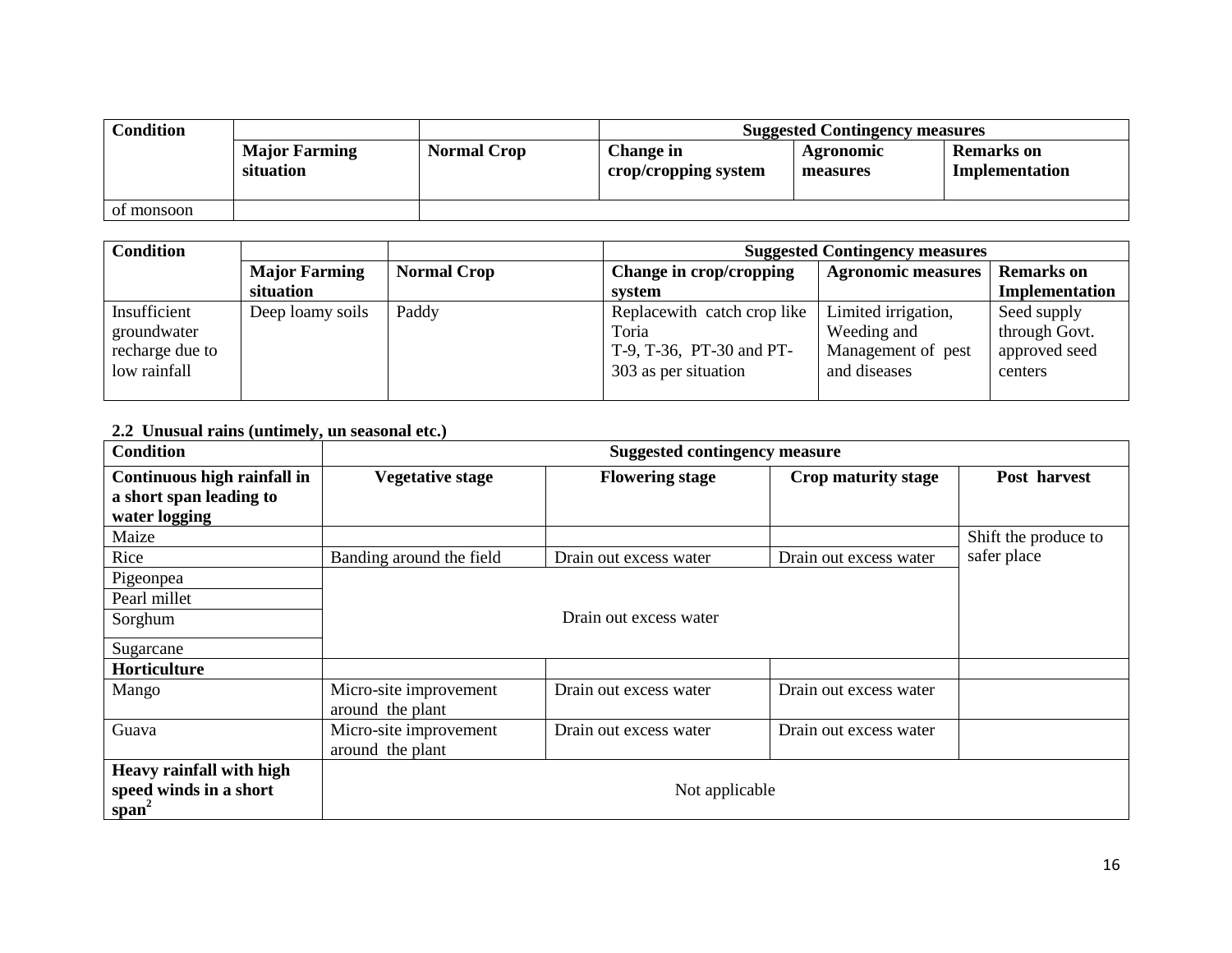| Outbreak of pests and<br>diseases due to un seasonal<br>rains |                            |                      |
|---------------------------------------------------------------|----------------------------|----------------------|
| Maize                                                         |                            | Shift the produce to |
| Rice                                                          | Need based pant protection | safer place          |
| Pearl millet                                                  | Measures                   |                      |
| Sorghum                                                       | --                         |                      |
| Sugarcane                                                     |                            |                      |
| Horticulture                                                  |                            | Grade the produce    |
|                                                               |                            | and market           |

### **2.3 Floods :**

| <b>Condition</b>                                                   |                                                                        | <b>Suggested contingency measure</b>              |                           |            |  |  |
|--------------------------------------------------------------------|------------------------------------------------------------------------|---------------------------------------------------|---------------------------|------------|--|--|
| Transient water logging/<br>partial inundation <sup>1</sup>        | <b>Seedling / nursery stage</b>                                        | <b>Vegetative stage</b>                           | <b>Reproductive stage</b> | At harvest |  |  |
| Horticulture                                                       |                                                                        |                                                   |                           |            |  |  |
| Guava                                                              | Provide staking to less than<br>3 years aged plant to avoid<br>lodging | Provide proper drainage to<br>avoid water logging |                           |            |  |  |
| <b>Continuous submergence</b><br>for more than 2 days <sup>2</sup> | Not applicable                                                         |                                                   |                           |            |  |  |

# **2.4 Extreme events: Heat wave / Cold wave/Frost/ Hailstorm /Cyclone: Occasional events**

| <b>Extreme event type</b> | Suggested contingency measure <sup>r</sup>                      |                   |                           |         |  |
|---------------------------|-----------------------------------------------------------------|-------------------|---------------------------|---------|--|
|                           | <b>Seedling / nursery stage</b>                                 | <b>Vegetative</b> | <b>Reproductive stage</b> | At      |  |
|                           |                                                                 | stage             |                           | harvest |  |
| <b>Heat Wave</b>          |                                                                 |                   |                           |         |  |
| Paddy                     | Drain out the ponded water if any and irrigate with fresh water |                   |                           |         |  |
| Horticulture              |                                                                 |                   |                           |         |  |
| Mango                     | Frequent irrigation                                             | Frequent          | Frequent irrigation       |         |  |
|                           |                                                                 | irrigation        |                           |         |  |
| Guava                     | Frequent irrigation                                             | Frequent          | Frequent irrigation       |         |  |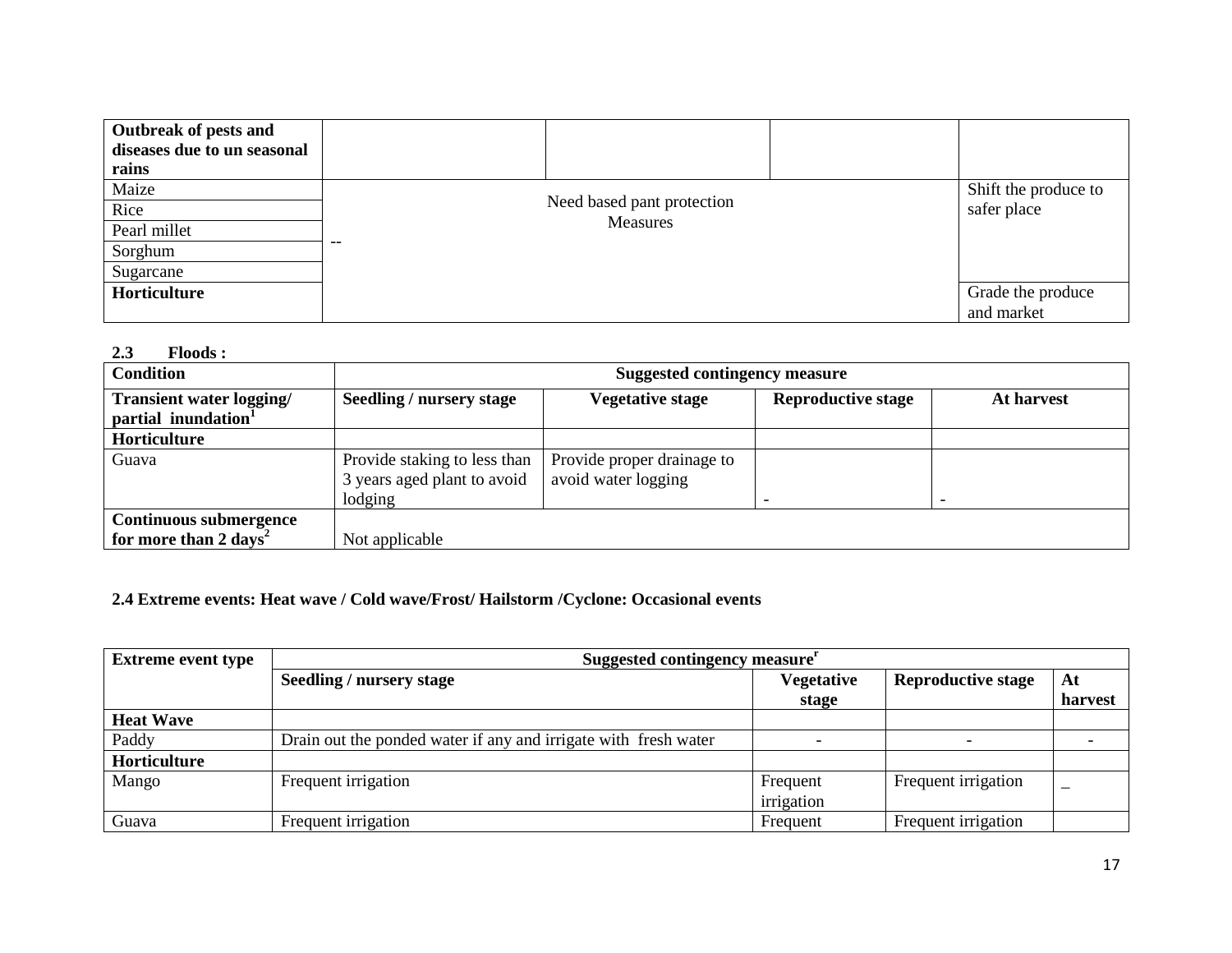|              |                          | irrigation     |  |
|--------------|--------------------------|----------------|--|
| Cold wave    |                          |                |  |
| Potato       | $\overline{\phantom{a}}$ | Frequent       |  |
|              |                          | irrigation $&$ |  |
|              |                          | Preventive     |  |
|              |                          | spraying of    |  |
|              |                          | fungicide      |  |
|              |                          |                |  |
| Horticulture |                          |                |  |
| Mango        | $\overline{\phantom{a}}$ | Frequent       |  |
|              |                          | irrigation     |  |
| Guava        | $\overline{\phantom{0}}$ | Frequent       |  |
|              |                          | irrigation     |  |
| Frost        |                          |                |  |
| Potato       | $\overline{\phantom{a}}$ | Frequent       |  |
|              |                          | irrigation &   |  |
|              |                          | Preventive     |  |
|              |                          | spraying of    |  |
|              |                          | fungicide      |  |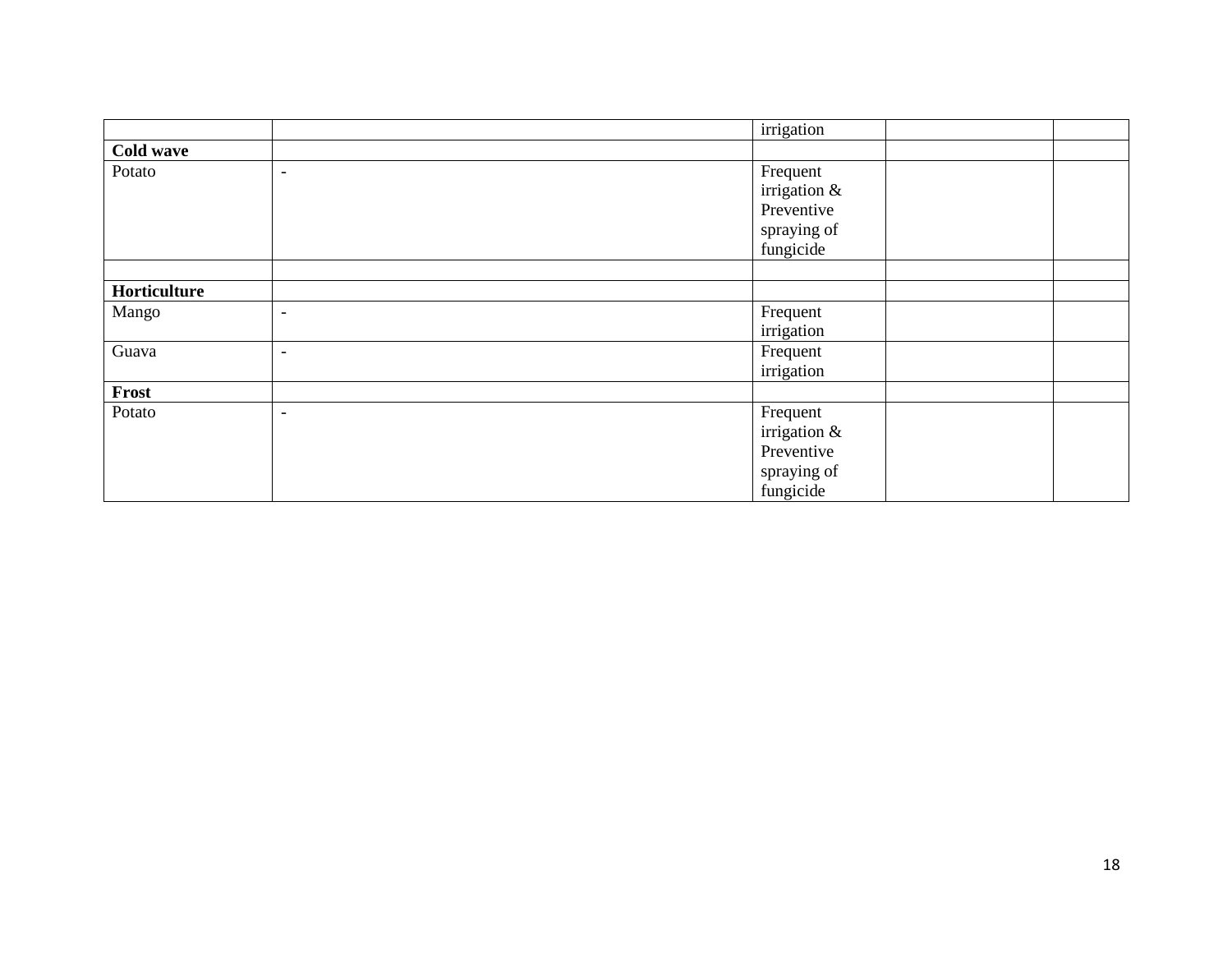#### **2.5 Contingent strategies for Livestock, Poultry & Fisheries**

#### **2.5.1 Livestock**

| Suggested contingency measures |                                             |                                                             |                          |
|--------------------------------|---------------------------------------------|-------------------------------------------------------------|--------------------------|
|                                | Before the event                            | During the event                                            | After the event          |
| Drought                        |                                             |                                                             |                          |
| Feed and                       | Top dressing of N in 2-3 split doses @ 20-  | Harvest and use biomass of dried up crops (Sorghum,         | Green and concentrates   |
| Fodder                         | 25 kg N/ha in common property resources     | Bajra, Maize, Rice, Urd, etc) material as fodder.           | supplementation should   |
| availability                   | (CPRs) or private property resources        | Harvest the tree fodder (Neem, Subabul, Acasia, Pipal       | be provided to all the   |
|                                | (PPRs) like waste and degraded lands        | etc) and unconventional feeds resources available and       | animals.                 |
|                                | with the monsoon pattern for higher         | use as fodder for livestock (LS).                           | Short duration fodder    |
|                                | biomass production                          | Available feed and fodder should be cut from CPRs           | crops of should be sown  |
|                                | Promote cultivation of short duration       | and stall fed in order to reduce the energy requirements    | in unsown and crop       |
|                                | fodder crops of sorghum/bajra/maize         | of the animals                                              | failed areas where no    |
|                                | suitable to the district                    | In case of mild drought, the available dry fodder may       | further routine crop     |
|                                | Sowing of fodder crops like Stylo and       | be enriched with urea and molasses and the productive       | sowing is not possible   |
|                                | Cenchrus on bunds so as to provide          | livestock should be supplemented with vitamin $\&$          | Promote cultivation of   |
|                                | fodder and strengthening of bunds           | minerals mixture.                                           | fodder crops during Rabi |
|                                | Avoid burning of wheat and paddy straw      | The available silage may be used as green fodder            | season                   |
|                                | and storing as dry fodder for future use    | supplement for high yielders and pregnant animals           |                          |
|                                | Proper drying, bailing and densification of | In case of severe drought, UMMB, hay, concentrates          |                          |
|                                | harvested dry fodder for transport to the   | and vitamin & mineral mixture should be transported         |                          |
|                                | needy villages                              | to the needy areas from the reserves at the district level  |                          |
|                                | Complete feed preparation using red gram    | initially and latter stages from the near by districts. All |                          |
|                                | stalks may be exploited                     | the hay should be enriched with 2% Urea molasses            |                          |
|                                | Preserving maize fodder as silage for       | solution or 1% common salt solution and fed to LS           |                          |
|                                | future use                                  | Herd should be split and supplementation should be          |                          |
|                                | Establishment of silvi-pastoral system in   | given only to the highly productive and breeding            |                          |
|                                | CPRs with Stylosanthus hamata and           | animals                                                     |                          |
|                                | Cenchrus ciliaris as grass with Leucaena    | Provision of emergency grazing/feeding (Cow-calf            |                          |
|                                | leucocephala as tree component              | camps or other special arrangements to protect high         |                          |
|                                |                                             | productive & breeding stock)                                |                          |
|                                | Creation of permanent fodder, feed and      | Available kitchen waste should be mixed with dry            |                          |
|                                | fodder seed banks in all drought prone      | fodder while feeding                                        |                          |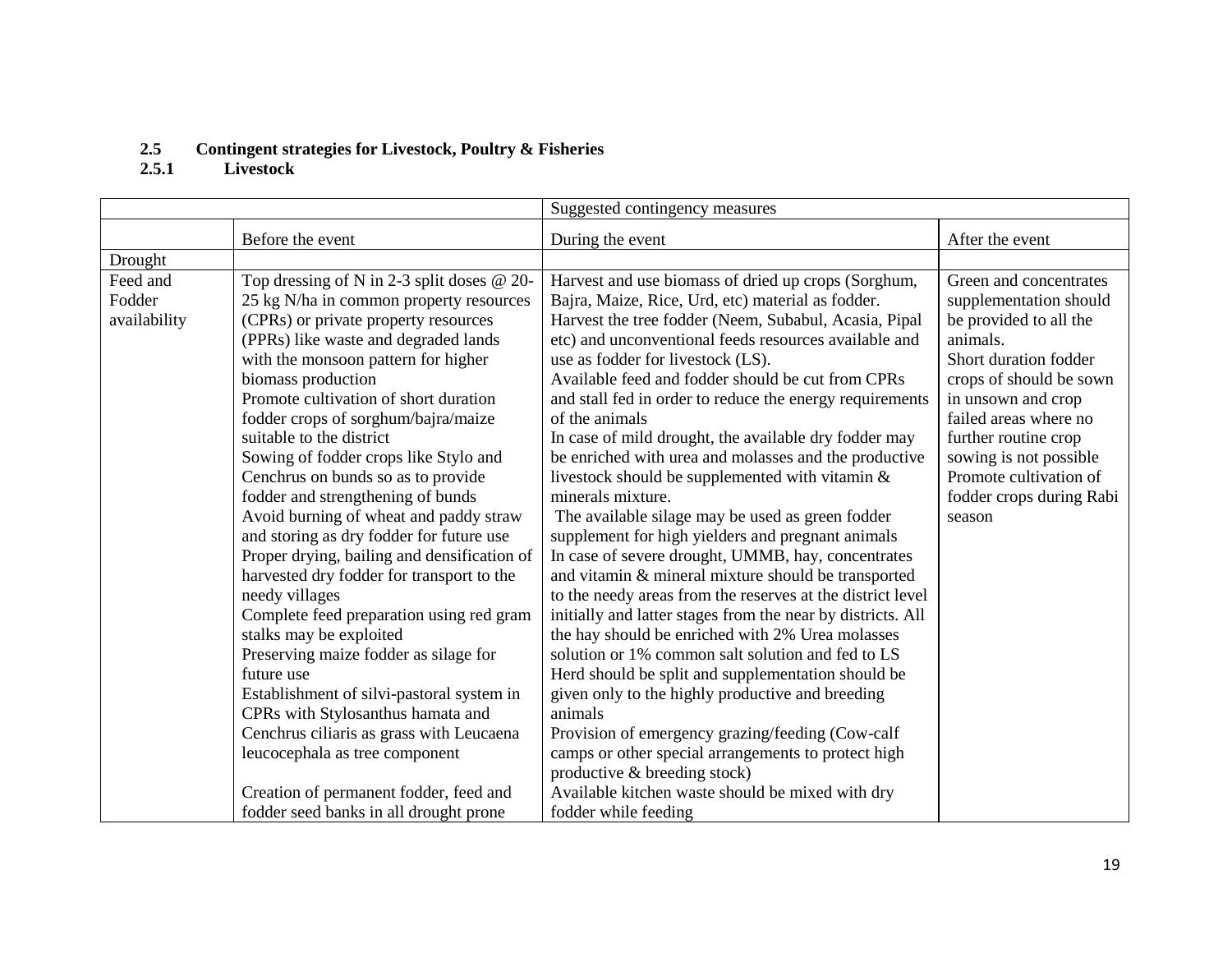|        | villages                                    | Arrangements should be made for mobilization of        |                          |
|--------|---------------------------------------------|--------------------------------------------------------|--------------------------|
|        |                                             | small ruminants across the districts where no drought  |                          |
|        |                                             | exits with subsidized road/rail transportation and     |                          |
|        |                                             | temporary shelter provision for the shepherds          |                          |
|        |                                             | Unproductive livestock should to be culled during      |                          |
|        |                                             | severe drought                                         |                          |
|        |                                             | Create transportation and marketing facilities for the |                          |
|        |                                             | culled and unproductive animals (10000-20000           |                          |
|        |                                             | animals) in case of severe drought                     |                          |
|        |                                             | Subsidized loans (5-10 crores) should be provided to   |                          |
|        |                                             | the livestock keepers for purchase of supplements,     |                          |
|        |                                             | concentrate feed ingredients etc., in case of severe   |                          |
|        |                                             | drought                                                |                          |
| Floods | Minimum required quantity of hay and        | Transportation of animals to elevated areas            | Repair of animal shed    |
|        | concentrates at house hold level should be  | Proper hygiene and sanitation of the animal shed       | Bring back the animals   |
|        | stored for feeding the livestock a week     | In severe storms, un-tether or let loose the animals   | to the shed              |
|        | period                                      | Use of unconventional and locally available cheap feed | Deworm the animals       |
|        | In case of early forewarning (EFW),         | ingredients for feeding of livestock.                  | through mass camps       |
|        | harvest all the crops                       | Avoid soaked and mould infected feeds / fodders to     | Cleaning and             |
|        | (Rice/maize/backgram/green gram) that       | livestock                                              | disinfection of the shed |
|        | can be useful as fodder in future (store    | Emergency outlet establishment for required medicines  | Bleach (0.1%) drinking   |
|        | properly)                                   | or feed in each village                                | water / water sources    |
|        | Protect the stored paddy straw from         | Spraying of fly repellants in animal sheds and relief  | Encouraging farmers to   |
|        | inundation of flood water                   | camps                                                  | cultivate                |
|        | All the large ruminants are immunized       | Carryout deworming to all animals entering into relief | short-term fodder crops  |
|        | for the endemic diseases like HS and BQ     | camps                                                  | like cow pea, horse      |
|        | during the month of May and FMD in          | Identification and quarantine of sick animals          | gram, sunhemp etc.       |
|        | July                                        | Perform ring vaccination (8 km radius) in case of any  | Proper disposable of the |
|        | Procure and stock emergency medicines       | disease outbreak                                       | dead animals / carcasses |
|        | and vaccines for important contagious       | Restrict movement of livestock in case of any          | by burning / deep        |
|        | diseases.                                   | epidemic                                               | burying (4-8 feet) with  |
|        | Surveillance and disease monitoring         |                                                        | lime powder (1kg for     |
|        | network to be established at Joint Director |                                                        | small ruminants and 5kg  |
|        | (Animal Husbandry) office in the district   |                                                        | for large ruminants) in  |
|        | Arrangement for transportation of animals   |                                                        | pit                      |
|        | from low lying area to safer places and     |                                                        | Drying the harvested     |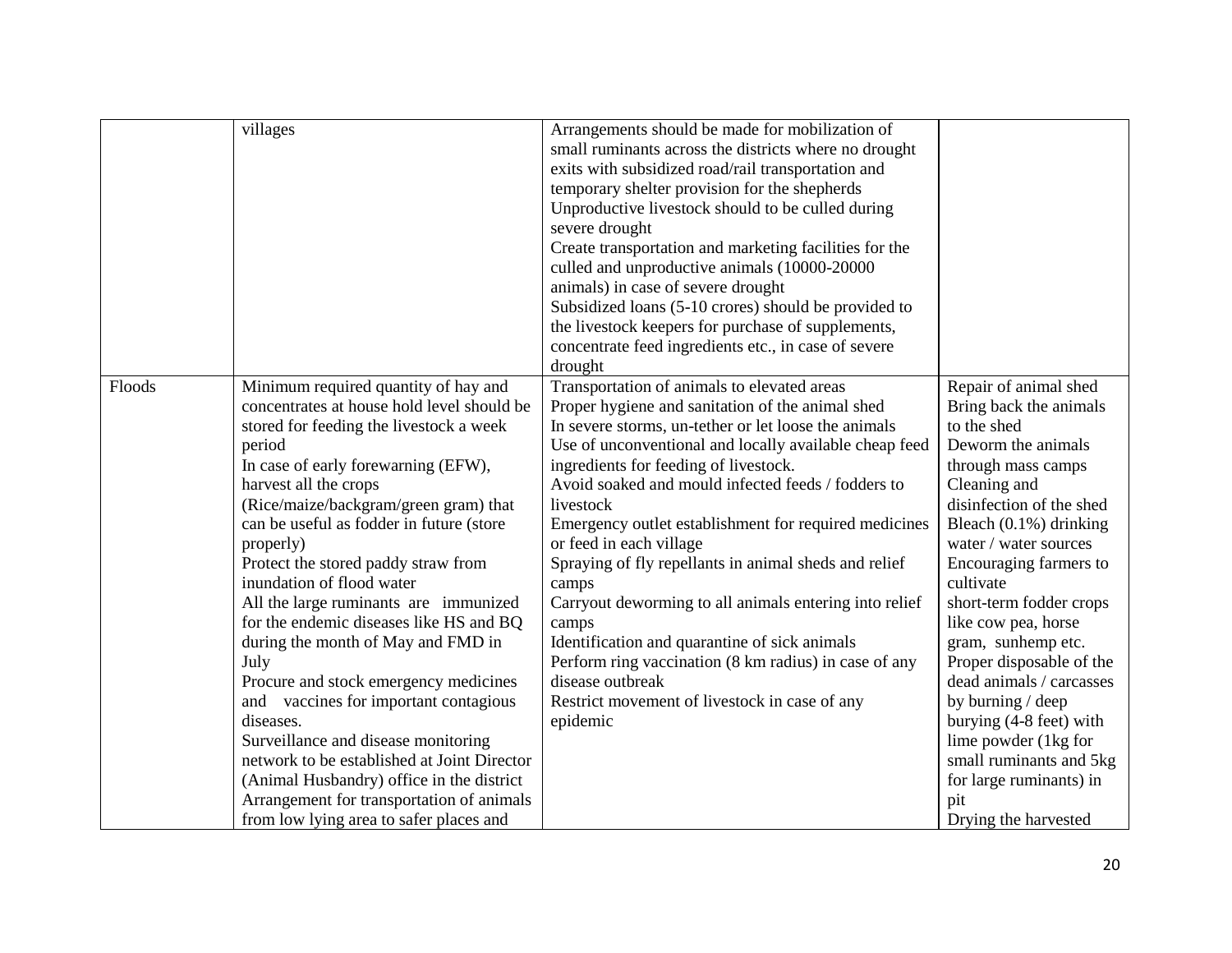|                                     | also for rescue animal health workers to<br>get involve in rescue operations                                                                                                                                                                                                                                                                                                                                                                                                                                                                                                              |                                                                                                                                                                                                                                                                                                                                                                                                                                                                                                                                                                                                                                                                                                                                                                                                                                                            | crop and fodder material<br>and proper storage                                                                                              |
|-------------------------------------|-------------------------------------------------------------------------------------------------------------------------------------------------------------------------------------------------------------------------------------------------------------------------------------------------------------------------------------------------------------------------------------------------------------------------------------------------------------------------------------------------------------------------------------------------------------------------------------------|------------------------------------------------------------------------------------------------------------------------------------------------------------------------------------------------------------------------------------------------------------------------------------------------------------------------------------------------------------------------------------------------------------------------------------------------------------------------------------------------------------------------------------------------------------------------------------------------------------------------------------------------------------------------------------------------------------------------------------------------------------------------------------------------------------------------------------------------------------|---------------------------------------------------------------------------------------------------------------------------------------------|
| Heat & Cold<br>wave                 | In villages which are chronically prone to<br>heat waves the following permanent<br>measures are suggested<br>Plantation of trees like Neem, Pipal,<br>Subabul around the shed<br>Spreading of husk/straw/coconut leaves<br>on the roof of the shed<br>Water sprinklers / foggers in the animal<br>shed<br>Application of white reflector paint on the<br>roof to reduce thermal radiation effect<br>Cold wave: Covering all the wire meshed<br>walls / open area with gunny bags/<br>polyethylene sheets with a mechanism for<br>lifting during the day time and closing<br>during night | Allow the animals preferably early in the morning or<br>late in the evening for grazing during heat waves<br>Allow for grazing between 10AM to 3PM during cold<br>waves<br>Feed green fodder/silage / concentrates during day<br>time and roughages / hay during night time in case of<br>heat waves<br>Add 25-50 ml of edible oil in concentrates per kg and<br>fed to the animal during cold waves<br>Apply / sprinkle lime powder (5-10g per square feet) in<br>the animal shed during cold waves to neutralize<br>ammonia accumulation<br>Put on the foggers / sprinklers during heat weaves and<br>heaters during cold waves in case of high productive<br>animals<br>In severe cases, vitamin $^{\circ}$ C $^{\circ}$ (5-10ml per litre) and<br>electrolytes (Electral powder @ 20g per litre) should<br>be added in water during severe heat waves. | Green and concentrates<br>supplementation should<br>be provided to all the<br>animals.<br>Allow the animals for<br>grazing (normal timings) |
| Health and<br>Disease<br>management | List out the endemic diseases (species<br>wise) in that district and store vaccines for<br>those diseases<br>Timely vaccination (as per enclosed<br>vaccination schedule) against all endemic                                                                                                                                                                                                                                                                                                                                                                                             | Constitution of Rapid Action Veterinary Force<br>Procurement of emergency medicines and medical kits<br>Performing ring vaccination (8 km radius) in case of<br>any outbreak<br>Restricting movement of livestock in case of any                                                                                                                                                                                                                                                                                                                                                                                                                                                                                                                                                                                                                           | Conducting mass animal<br>health camps<br>Conducting fertility<br>camps<br>Mass deworming camps                                             |
|                                     | diseases                                                                                                                                                                                                                                                                                                                                                                                                                                                                                                                                                                                  | epidemic                                                                                                                                                                                                                                                                                                                                                                                                                                                                                                                                                                                                                                                                                                                                                                                                                                                   |                                                                                                                                             |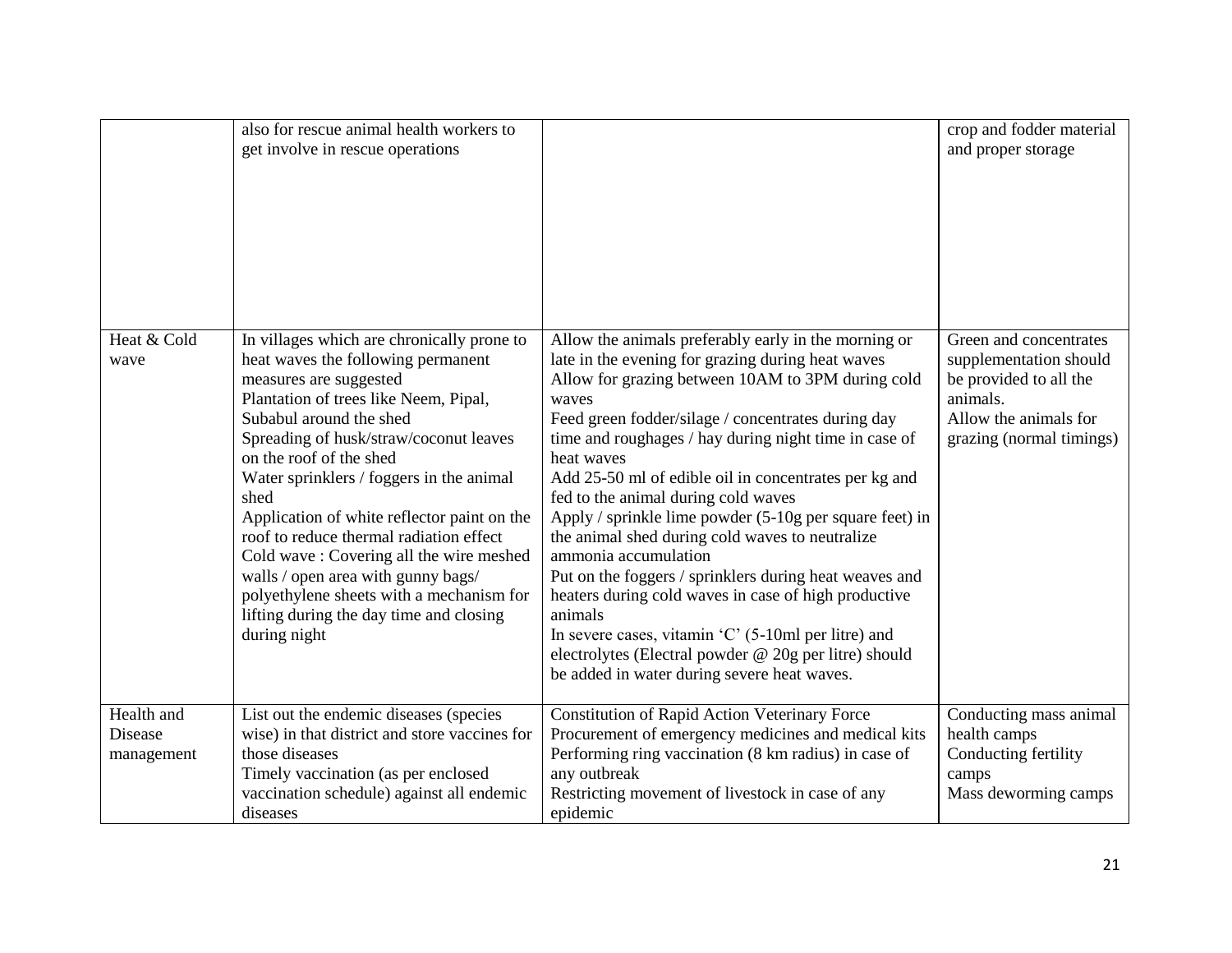|                | Surveillance and disease monitoring<br>network to be established at Joint Director<br>(Animal Husbandry) office in the district                                           | Rescue of sick and injured animals and their treatment                                                                                 |                                                                                                                 |
|----------------|---------------------------------------------------------------------------------------------------------------------------------------------------------------------------|----------------------------------------------------------------------------------------------------------------------------------------|-----------------------------------------------------------------------------------------------------------------|
| Insurance      | Insurance policy for loss of production<br>due to drought may be developed<br>Encouraging insurance of livestock                                                          | Listing out the details of the dead animals and loss of<br>production in high yielders                                                 | Submission for<br>insurance claim and<br>availing insurance<br>benefit<br>Purchase of new<br>productive animals |
| Drinking water | Identification of water resources<br>Rain water harvesting and create water<br>bodies/watering points (when water is<br>scarce use only as drinking water for<br>animals) | Restrict wallowing of animals in water<br>bodies/resources<br>Provision of wholesome clean drinking water at least 3<br>times in a day | Bleach $(0.1\%)$ drinking<br>water / water sources<br>Provide clean drinking<br>water                           |

| 2.5.2<br><b>Poultry</b> |                                              |                                                |                                  |
|-------------------------|----------------------------------------------|------------------------------------------------|----------------------------------|
|                         | Suggested contingency measures               |                                                |                                  |
|                         | Before the eventa                            | During the event                               | After the event                  |
| Drought                 |                                              |                                                |                                  |
| Shortage of feed        | Storing of house hold grain like maize,      | Supplementation only for productive birds with | Supplementation to all           |
| ingredients             | broken rice, bajra etc, in to use as feed in | house hold grain                               | survived birds                   |
|                         | case of severe drought                       | Supplementation of shell grit (calcium) for    |                                  |
|                         |                                              | laying birds                                   |                                  |
|                         |                                              | Culling of weak birds                          |                                  |
| Drinking water          | Rain water harvesting                        | Sanitation of drinking water                   | Give sufficient water as per the |
|                         |                                              |                                                | bird's requirement               |
| Health and              | Culling of sick birds.                       | Mixing of Vit. A, D, E, K and B-complex        | Hygienic and sanitation of       |
| disease                 | Deworming and vaccination against RD         | including vit C in drinking water (5ml in one  | poultry house                    |
| management              | and fowl pox                                 | litre water)                                   | Disposal of dead birds by        |
|                         |                                              |                                                | burning / burying with lime      |
|                         |                                              |                                                | powder in pit                    |
| Floods                  |                                              |                                                |                                  |
| Shortage of feed        | In case of early forewarning of floods,      | Use stored feed as supplement                  | Routine practices are followed   |
| ingredients             | shift the birds to safer place               | Don't allow for scavenging                     | Deworming and vaccination        |
|                         | Storing of house hold grain like maize,      | Culling of weak birds                          | against RD                       |
|                         | broken rice, bajra etc,                      |                                                |                                  |